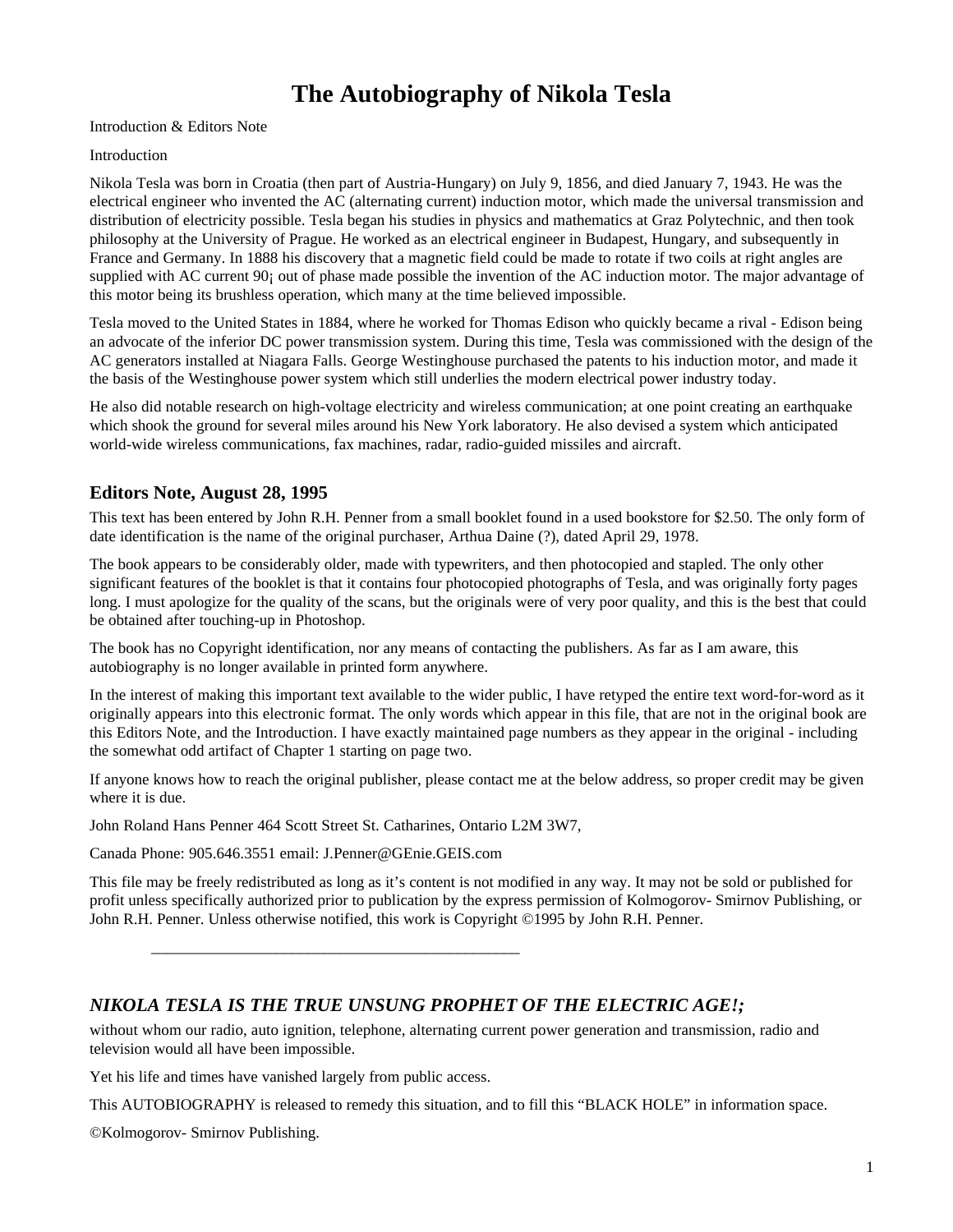### **Chapter 1, My Early Life**

 $\frac{1}{\sqrt{2}}$  ,  $\frac{1}{\sqrt{2}}$  ,  $\frac{1}{\sqrt{2}}$  ,  $\frac{1}{\sqrt{2}}$  ,  $\frac{1}{\sqrt{2}}$  ,  $\frac{1}{\sqrt{2}}$  ,  $\frac{1}{\sqrt{2}}$  ,  $\frac{1}{\sqrt{2}}$  ,  $\frac{1}{\sqrt{2}}$  ,  $\frac{1}{\sqrt{2}}$  ,  $\frac{1}{\sqrt{2}}$  ,  $\frac{1}{\sqrt{2}}$  ,  $\frac{1}{\sqrt{2}}$  ,  $\frac{1}{\sqrt{2}}$  ,  $\frac{1}{\sqrt{2}}$ 

The progressive development of man is vitally dependent on invention. It is the most important product of his creative brain. Its ultimate purpose is the complete mastery of mind over the material world, the harnessing of the forces of nature to human needs. This is the difficult task of the inventor who is often misunderstood and unrewarded. But he finds ample compensation in the pleasing exercises of his powers and in the knowledge of being one of that exceptionally privileged class without whom the race would have long ago perished in the bitter struggle against pitiless elements. Speaking for myself, I have already had more than my full measure of this exquisite enjoyment; so much, that for many years my life was little short of continuous rapture. I am credited with being one of the hardest workers and perhaps I am, if thought is the equivalent of labour, for I have devoted to it almost all of my waking hours. But if work is interpreted to be a definite performance in a specified time according to a rigid rule, then I may be the worst of idlers.

Every effort under compulsion demands a sacrifice of life-energy. I never paid such a price. On the contrary, I have thrived on my thoughts. In attempting to give a connected and faithful account of my activities in this story of my life, I must dwell, however reluctantly, on the impressions of my youth and the circumstances and events which have been instrumental in determining my career. Our first endeavours are purely instinctive promptings of an imagination vivid and undisciplined. As we grow older reason asserts itself and we become more and more systematic and designing. But those early impulses, though not immediately productive, are of the greatest moment and may shape our very destinies. Indeed, I feel now that had I understood and cultivated instead of suppressing them, I would have added substantial value to my bequest to the world. But not until I had attained manhood did I realise that I was an inventor.

This was due to a number of causes. In the first place I had a brother who was gifted to an extraordinary degree; one of those rare phenomena of mentality which biological investigation has failed to explain. His premature death left my earth parents disconsolate. (I will explain my remark about my "earth parents" later.) We owned a horse which had been presented to us by a dear friend. It was a magnificent animal of Arabian breed, possessed of almost human intelligence, and was cared for and petted by the whole family, having on one occasion saved my dear father's life under remarkable circumstances.

My father had been called one winter night to perform an urgent duty and while crossing the mountains, infested by wolves, the horse became frightened and ran away, throwing him violently to the ground. It arrived home bleeding and exhausted, but after the alarm was sounded, immediately dashed off again, returning to the spot, and before the searching party were far on the way they were met by my father, who had recovered consciousness and remounted, not realising that he had been lying in the snow for several hours. This horse was responsible for my brother's injuries from which he died. I witnessed the tragic scene and although so many years have elapsed since, my visual impression of it has lost none of its force. The recollection of his attainments made every effort of mine seem dull in comparison. Anything I did that was creditable merely caused my parents to feel their loss more keenly. So I grew up with little confidence in myself.

But I was far from being considered a stupid boy, if I am to judge from an incident of which I have still a strong remembrance. One day the Aldermen were passing through a street where I was playing with other boys. The oldest of these venerable gentlemen, a wealthy citizen, paused to give a silver piece to each of us. Coming to me, he suddenly stopped and commanded, "Look in my eyes." I met his gaze, my hand outstretched to receive the much valued coin, when to my dismay, he said, "No, not much; you can get nothing from me. You are too smart."

They used to tell a funny story about me. I had two old aunts with wrinkled faces, one of them having two teeth protruding like the tusks of an elephant, which she buried in my cheek every time she kissed me. Nothing would scare me more then the prospects of being by these affectionate, unattractive relatives. It happened that while being carried in my mother's arms, they asked who was the prettier of the two. After examining their faces intently, I answered thoughtfully, pointing to one of them, "This here is not as ugly as the other."

Then again, I was intended from my very birth, for the clerical profession and this thought constantly oppressed me. I longed to be an engineer, but my father was inflexible. He was the son of an officer who served in the army of the Great Napoleon and in common with his brother, professor of mathematics in a prominent institution, had received a military education; but, singularly enough, later embraced the clergy in which vocation he achieved eminence. He was a very erudite man, a veritable natural philosopher, poet and writer and his sermons were said to be as eloquent as those of Abraham a-Sancta-Clara. He had a prodigious memory and frequently recited at length from works in several languages. He often remarked playfully that if some of the classics were lost he could restore them. His style of writing was much admired. He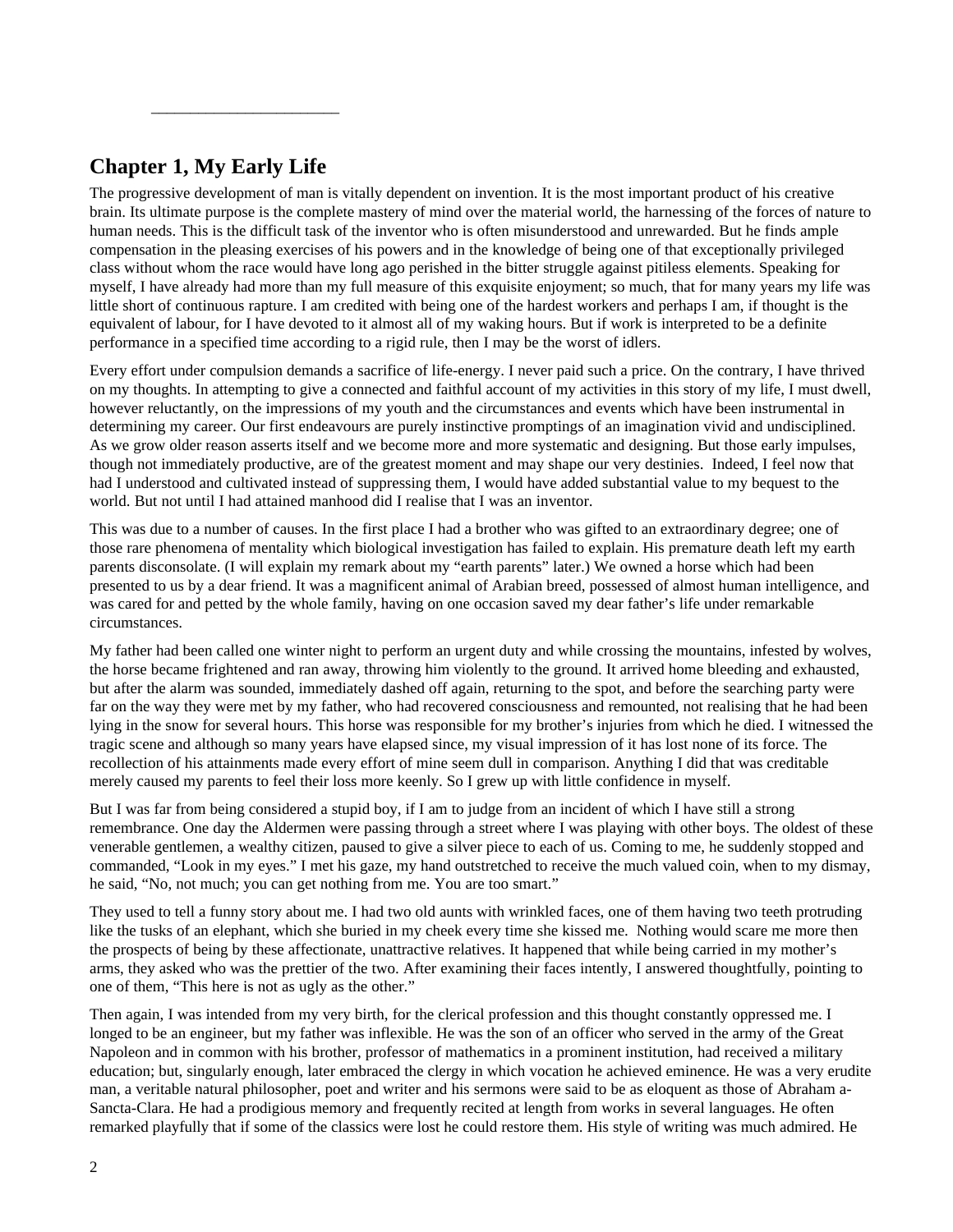penned sentences short and terse and full of wit and satire. The humorous remarks he made were always peculiar and characteristic. Just to illustrate, I may mention one or two instances.

Among the help, there was a cross-eyed man called Mane, employed to do work around the farm. He was chopping wood one day. As he swung the axe, my father, who stood nearby and felt very uncomfortable, cautioned him, "For God's sake, Mane, do not strike at what you are looking but at what you intend to hit."

On another occasion he was taking out for a drive, a friend who carelessly permitted his costly fur coat to rub on the carriage wheel. My father reminded him of it saying, "Pull in your coat; you are ruining my tire."

He had the odd habit of talking to himself and would often carry on an animated conversation and indulge in heated argument, changing the tone of his voice. A casual listener might have sworn that several people were in the room.

Although I must trace to my mother's influence whatever inventiveness I possess, the training he gave me must have been helpful. It comprised all sorts of exercises - as, guessing one another's thoughts, discovering the defects of some form of expression, repeating long sentences or performing mental calculations. These daily lessons were intended to strengthen memory and reason, and especially to develop the critical sense, and were undoubtedly very beneficial.

My mother descended from one of the oldest families in the country and a line of inventors. Both her father and grandfather originated numerous implements for household, agricultural and other uses. She was a truly great woman, of rare skill, courage and fortitude, who had braved the storms of life and passed through many a trying experience. When she was sixteen, a virulent pestilence swept the country. Her father was called away to administer the last sacraments to the dying and during his absence she went alone to the assistance of a neighbouring family who were stricken by the dread disease. She bathed, clothed and laid out the bodies, decorating them with flowers according to the custom of the country and when her father returned he found everything ready for a Christian burial.

My mother was an inventor of the first order and would, I believe, have achieved great things had she not been so remote from modern life and its multifold opportunities. She invented and constructed all kinds of tools and devices and wove the finest designs from thread which was spun by her. She even planted seeds, raised the plants and separated the fibres herself. She worked indefatigably, from break of day till late at night, and most of the wearing apparel and furnishings of the home were the product of her hands. When she was past sixty, her fingers were still nimble enough to tie three knots in an eyelash.

There was another and still more important reason for my late awakening. In my boyhood I suffered from a peculiar affliction due to the appearance of images, often accompanied by strong flashes of light, which marred the sight of real objects and interfered with my thoughts and action. They were pictures of things and scenes which I had really seen, never of those imagined. When a word was spoken to me the image of the object it designated would present itself vividly to my vision and sometimes I was quite unable to distinguish weather what I saw was tangible or not. This caused me great discomfort and anxiety. None of the students of psychology or physiology whom I have consulted, could ever explain satisfactorily these phenomenon. They seem to have been unique although I was probably predisposed as I know that my brother experienced a similar trouble. The theory I have formulated is that the images were the result of a reflex action from the brain on the retina under great excitation. They certainly were not hallucinations such as are produced in diseased and anguished minds, for in other respects I was normal and composed. To give an idea of my distress, suppose that I had witnessed a funeral or some such nerve-wracking spectacle. The, inevitably, in the stillness of night, a vivid picture of the scene would thrust itself before my eyes and persist despite all my efforts to banish it. If my explanation is correct, it should be possible to project on a screen the image of any object one conceives and make it visible. Such an advance would revolutionise all human relations. I am convinced that this wonder can and will be accomplished in time to come. I may add that I have devoted much thought to the solution of the problem.

I have managed to reflect such a picture, which I have seen in my mind, to the mind of another person, in another room. To free myself of these tormenting appearances, I tried to concentrate my mind on something else I had seen, and in this way I would often obtain temporary relief; but in order to get it I had to conjure continuously new images. It was not long before I found that I had exhausted all of those at my command; my 'reel' had run out as it were, because I had seen little of the world—only objects in my home and the immediate surroundings. As I performed these mental operations for the second or third time, in order to chase the appearances from my vision, the remedy gradually lost all its force. Then I instinctively commenced to make excursions beyond the limits of the small world of which I had knowledge, and I saw new scenes. These were at first very blurred and indistinct, and would flit away when I tried to concentrate my attention upon them. They gained in strength and distinctness and finally assumed the concreteness of real things. I soon discovered that my best comfort was attained if I simply went on in my vision further and further, getting new impressions all the time, and so I began to travel; of course, in my mind. Every night, (and sometimes during the day), when alone, I would start on my journeys—see new places, cities and countries; live there, meet people and make friendships and acquaintances and,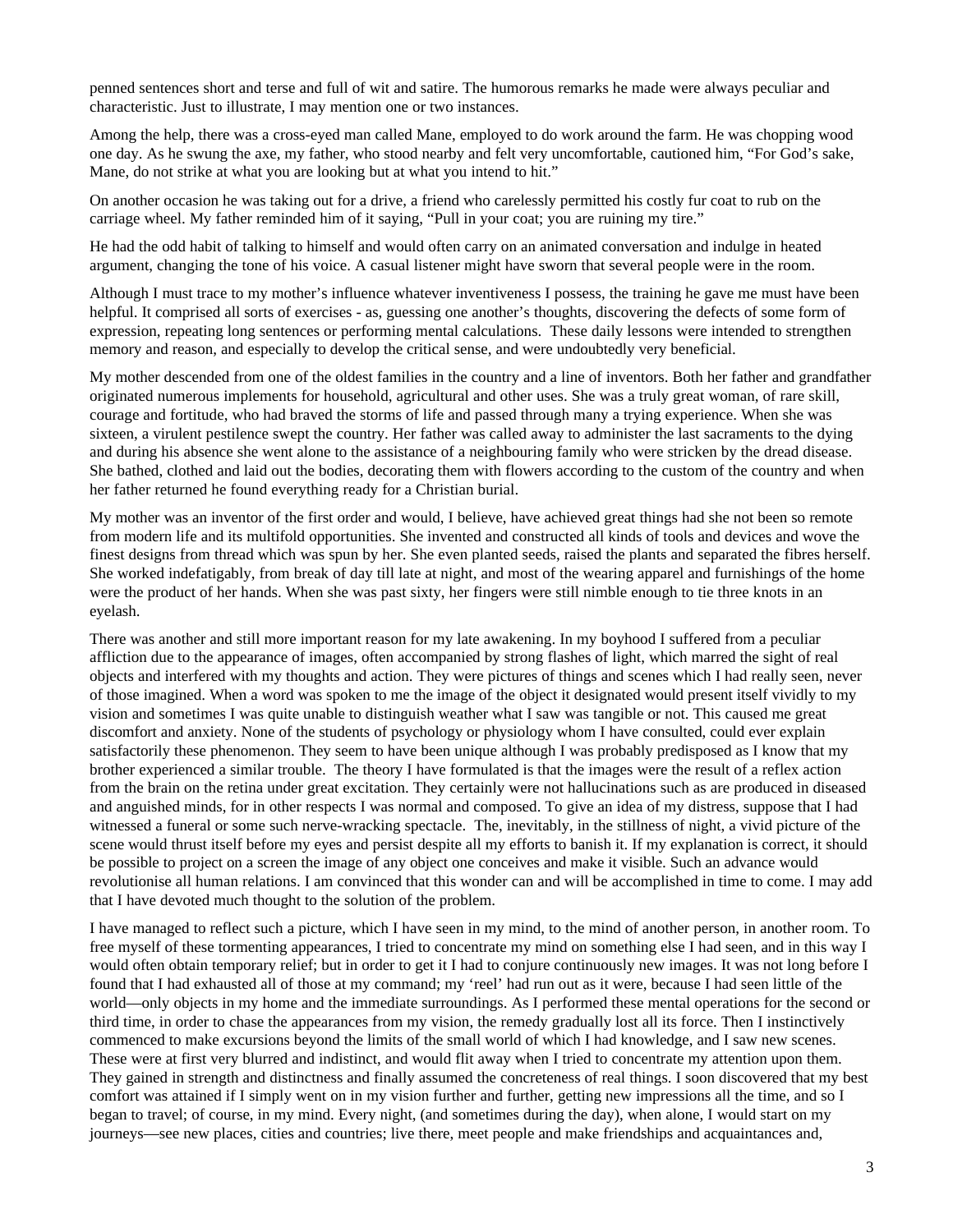however unbelievable, it is a fact that they were just as dear to me as those in actual life, and not a bit less intense in their manifestations.

This I did constantly until I was about seventeen, when my thoughts turned seriously to invention. Then I observed to my delight that I could visualise with the greatest facility. I needed no models, drawings or experiments. I could picture them all as real in my mind. Thus I have been led unconsciously to evolve what I consider a new method of materialising inventive concepts and ideas, which is radically opposite to the purely experimental and is in my opinion ever so much more expeditious and efficient.

The moment one constructs a device to carry into practice a crude idea, he finds himself unavoidably engrossed with the details of the apparatus. As he goes on improving and reconstructing, his force of concentration diminishes and he loses sight of the great underlying principle. Results may be obtained, but always at the sacrifice of quality. My method is different. I do not rush into actual work. When I get an idea, I start at once building it up in my imagination. I change the construction, make improvements and operate the device in my mind. It is absolutely immaterial to me whether I run my turbine in thought or test it in my shop. I even note if it is out of balance. There is no difference whatever; the results are the same. In this way I am able to rapidly develop and perfect a conception without touching anything. When I have gone so far as to embody in the invention every possible improvement I can think of and see no fault anywhere, I put into concrete form this final product of my brain. Invariably my device works as I conceived that it should, and the experiment comes out exactly as I planned it. In twenty years there has not been a single exception. Why should it be otherwise? Engineering, electrical and mechanical, is positive in results. There is scarcely a subject that cannot be examined beforehand, from the available theoretical and practical data. The carrying out into practice of a crude idea as is being generally done, is, I hold, nothing but a waste of energy, money, and time.

My early affliction had however, another compensation. The incessant mental exertion developed my powers of observation and enabled me to discover a truth of great importance. I had noted that the appearance of images was always preceded by actual vision of scenes under peculiar and generally very exceptional conditions, and I was impelled on each occasion to locate the original impulse. After a while this effort grew to be almost automatic and I gained great facility in connecting cause and effect. Soon I became aware, to my surprise, that every thought I conceived was suggested by an external impression. Not only this but all my actions were prompted in a similar way. In the course of time it became perfectly evident to me that I was merely an automation endowed with power OF MOVEMENT RESPONDING TO THE STIMULI OF THE SENSE ORGANS AND THINKING AND ACTING ACCORDINGLY. The practical result of this was the art of teleautomatics which has been so far carried out only in an imperfect manner. Its latent possibilities will, however be eventually shown. I have been years planning self-controlled automata and believe that mechanisms can be produced which will act as if possessed of reason, to a limited degree, and will create a revolution in many commercial and industrial departments. I was about twelve years of age when I first succeeded in banishing an image from my vision by willful effort, but I never had any control over the flashes of light to which I have referred. They were, perhaps, my strangest and [most] inexplicable experience. They usually occurred when I found myself in a dangerous or distressing situations or when I was greatly exhilarated. In some instances I have seen all the air around me filled with tongues of living flame. Their intensity, instead of diminishing, increased with time and seemingly attained a maximum when I was about twenty-five years old.

While in Paris in 1883, a prominent French manufacturer sent me an invitation to a shooting expedition which I accepted. I had been long confined to the factory and the fresh air had a wonderfully invigorating effect on me. On my return to the city that night, I felt a positive sensation that my brain had caught fire. I was a light as though a small sun was located in it and I passed the whole night applying cold compressions to my tortured head. Finally the flashes diminished in frequency and force but it took more than three weeks before they wholly subsided. When a second invitation was extended to me, my answer was an emphatic NO!

These luminous phenomena still manifest themselves from time to time, as when a new idea opening up possibilities strikes me, but they are no longer exciting, being of relatively small intensity. When I close my eyes I invariably observe first, a background of very dark and uniform blue, not unlike the sky on a clear but starless night. In a few seconds this field becomes animated with innumerable scintillating flakes of green, arranged in several layers and advancing towards me. Then there appears, to the right, a beautiful pattern of two systems of parallel and closely spaced lines, at right angles to one another, in all sorts of colours with yellow, green, and gold predominating. Immediately thereafter, the lines grow brighter and the whole is thickly sprinkled with dots of twinkling light. This picture moves slowly across the field of vision and in about ten seconds vanishes on the left, leaving behind a ground of rather unpleasant and inert grey until the second phase is reached. Every time, before falling asleep, images of persons or objects flit before my view. When I see them I know I am about to lose consciousness. If they are absent and refuse to come, it means a sleepless night. To what an extent imagination played in my early life, I may illustrate by another odd experience.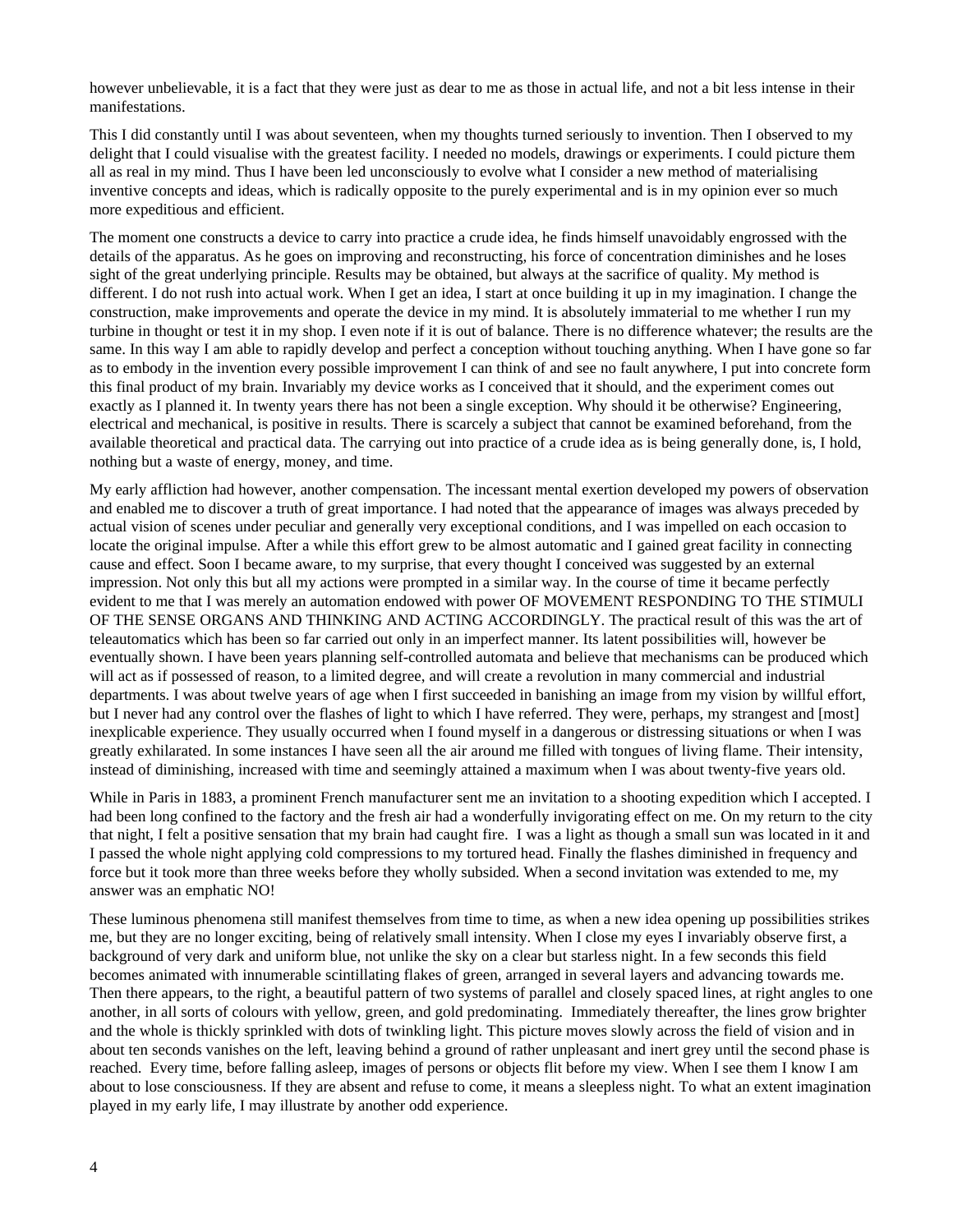Like most children, I was fond of jumping and developed an intense desire to support myself in the air. Occasionally a strong wind richly charged with oxygen blew from the mountains, rendering my body light as cork and then I would leap and float in space for a long time. It was a delightful sensation and my disappointment was keen when later I undeceived myself. During that period I contracted many strange likes, dislikes and habits, some of which I can trace to external impressions while others are unaccountable. I had a violent aversion against the earrings of women, but other ornaments, as bracelets, pleased me more or less according to design. The sight of a pearl would almost give me a fit, but I was fascinated with the glitter of crystals or objects with sharp edges and plane surfaces. I would not touch the hair of other people except, perhaps at the point of a revolver. I would get a fever by looking at a peach and if a piece of camphor was anywhere in the house it caused me the keenest discomfort. Even now I am not insensible to some of these upsetting impulses. When I drop little squares of paper in a dish filled with liquid, I always sense a peculiar and awful taste in my mouth. I counted the steps in my walks and calculated the cubical contents of soup plates, coffee cups and pieces of food, otherwise my meal was unenjoyable. All repeated acts or operations I performed had to be divisible by three and if I missed I felt impelled to do it all over again, even if it took hours. Up to the age of eight years, my character was weak and vacillating. I had neither courage or strength to form a firm resolve. My feelings came in waves and surges and varied unceasingly between extremes. My wishes were of consuming force and like the heads of the hydra, they multiplied. I was oppressed by thoughts of pain in life and death and religious fear. I was swayed by superstitious belief and lived in constant dread of the spirit of evil, of ghosts and ogres and other unholy monsters of the dark. Then all at once, there came a tremendous change which altered the course of my whole existence.

Of all things I liked books best. My father had a large library and whenever I could manage I tried to satisfy my passion for reading. He did not permit it and would fly in a rage when he caught me in the act. He hid the candles when he found that I was reading in secret. He did not want me to spoil my eyes. But I obtained tallow, made the wicking and cast the sticks into tin forms, and every night I would bush the keyhole and the cracks and read, often till dawn, when all others slept and my mother started on her arduous daily task.

On one occasion I came across a novel entitled 'Aoafi,' (the son of Aba), a Serbian translation of a well known Hungarian writer, Josika. This work somehow awakened my dormant powers of will and I began to practice self-control. At first my resolutions faded like snow in April, but in a little while I conquered my weakness and felt a pleasure I never knew before that of doing as I willed.

In the course of time this vigorous mental exercise became second to nature. At the outset my wishes had to be subdued but gradually desire and will grew to be identical. After years of such discipline I gained so complete a mastery over myself that I toyed with passions which have meant destruction to some of the strongest men. At a certain age I contracted a mania for gambling which greatly worried my parents. To sit down to a game of cards was for me the quintessence of pleasure. My father led an exemplary life and could not excuse the senseless waste of my time and money in which I indulged. I had a strong resolve, but my philosophy was bad. I would say to him, 'I can stop whenever I please, but it is worth while to give up that which I would purchase with the joys of paradise?' On frequent occasions he gave vent to his anger and contempt, but my mother was different. She understood the character of men and knew that one's salvation could only be brought about through his own efforts. One afternoon, I remember, when I had lost all my money and was craving for a game, she came to me with a roll of bills and said, 'Go and enjoy yourself. The sooner you lose all we possess, the better it will be. I know that you will get over it.' She was right. I conquered my passion then and there and only regretted that it had not been a hundred times as strong. I not only vanquished but tore it from my heart so as not to leave even a trace of desire.

Ever since that time I have been as indifferent to any form of gambling as to picking teeth. During another period I smoked excessively, threatening to ruin my health. Then my will asserted itself and I not only stopped but destroyed all inclination. Long ago I suffered from heart trouble until I discovered that it was due to the innocent cup of coffee I consumed every morning. I discontinued at once, though I confess it was not an easy task. In this way I checked and bridled other habits and passions, and have not only preserved my life but derived an immense amount of satisfaction from what most men would consider privation and sacrifice.

After finishing the studies at the Polytechnic Institute and University, I had a complete nervous breakdown and while the malady lasted I observed many phenomena, strange and unbelievable...

## **Chapter 2**

I shall dwell briefly on these extraordinary experiences, on account of their possible interest to students of psychology and physiology and also because this period of agony was of the greatest consequence on my mental development and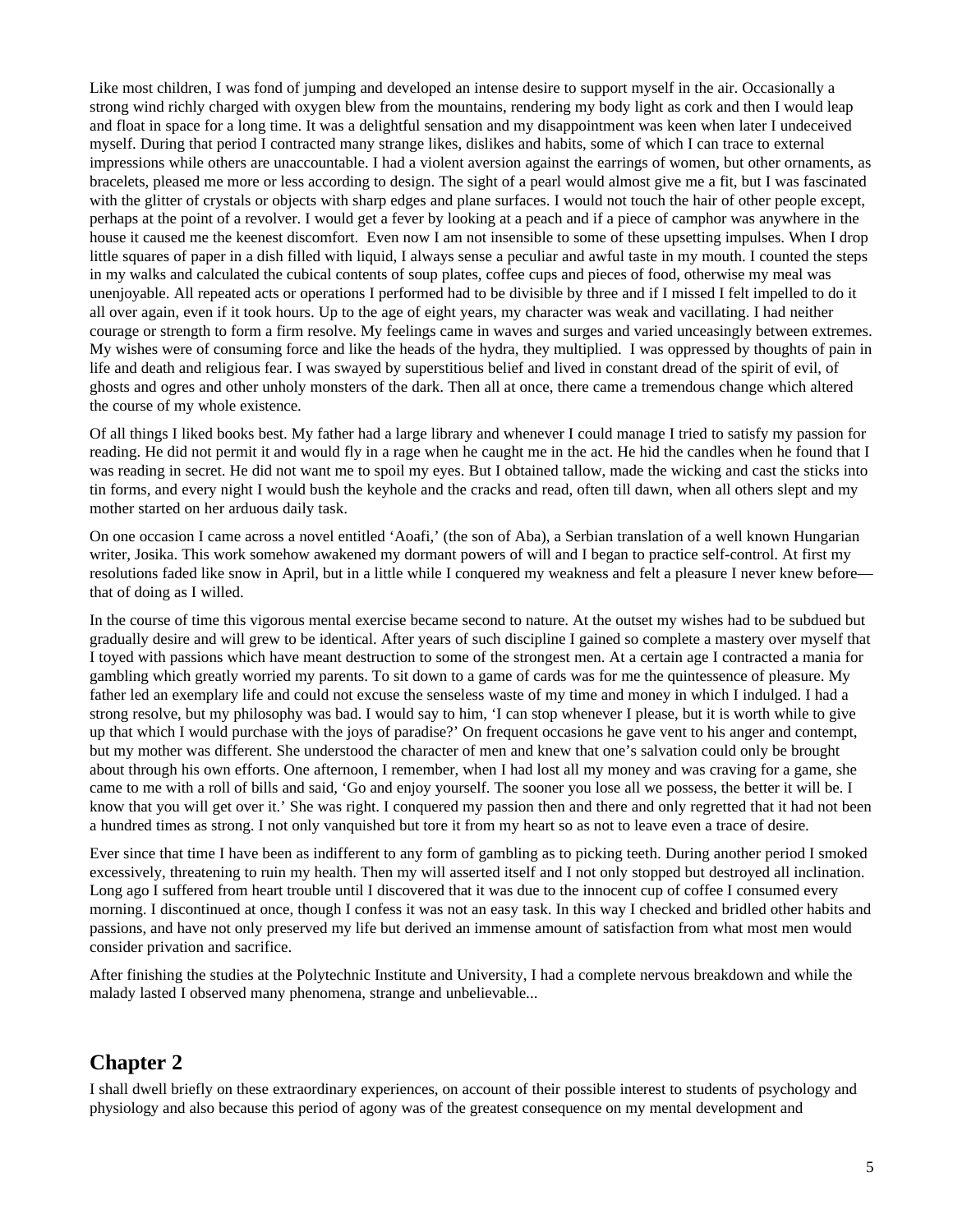subsequent labours. But it is indispensable to first relate the circumstances and conditions which preceded them and in which might be found their partial explanation.

From childhood I was compelled to concentrate attention upon myself. This caused me much suffering, but to my present view, it was a blessing in disguise for it has taught me to appreciate the inestimable value of introspection in the preservation of life, as well as a means of achievement. The pressure of occupation and the incessant stream of impressions pouring into our consciousness through all the gateways of knowledge make modern existence hazardous in many ways. Most persons are so absorbed in the contemplation of the outside world that they are wholly oblivious to what is passing on within themselves. The premature death of millions is primarily traceable to this cause. Even among those who exercise care, it is a common mistake to avoid imaginary, and ignore the real dangers. And what is true of an individual also applies, more or less, to a people as a whole.

Abstinence was not always to my liking, but I find ample reward in the agreeable experiences I am now making. Just in the hope of converting some to my precepts and convictions I will recall one or two.

A short time ago I was returning to my hotel. It was a bitter cold night, the ground slippery, and no taxi to be had. Half a block behind me followed another man, evidently as anxious as myself to get under cover. Suddenly my legs went up in the air. At the same instant there was a flash in my brain. The nerves responded, the muscles contracted. I swung 180 degrees and landed on my hands. I resumed my walk as though nothing had happened when the stranger caught up with me. "How old are you?" he asked, surveying me critically.

## **"Oh, about fifty-nine," I replied, "What of it?"**

"Well," said he, "I have seen a cat do this but never a man." About a month ago I wanted to order new eye glasses and went to an oculist who put me through the usual tests. He looked at me incredulously as I read off with ease the smallest print at considerable distance. But when I told him I was past sixty he gasped in astonishment. Friends of mine often remark that my suits fit me like gloves but they do not know that all my clothing is made to measurements which were taken nearly fifteen years ago and never changed. During this same period my weight has not varied one pound. In this connection I may tell a funny story.

One evening, in the winter of 1885, Mr. Edison, Edward H. Johnson, the President of the Edison Illuminating Company, Mr. Batchellor, Manager of the works, and myself, entered a little place opposite 65 Firth Avenue, where the offices of the company were located. Someone suggested guessing weights and I was induced to step on a scale. Edison felt me all over and said: "Tesla weighs 152 lbs. to an ounce," and he guessed it exactly. Stripped I weighed 142 pounds, and that is still my weight. I whispered to Mr. Johnson; "How is it possible that Edison could guess my weight so closely?"

"Well," he said, lowering his voice. "I will tell you confidentially, but you must not say anything. He was employed for a long time in a Chicago slaughter-house where he weighed thousands of hogs every day. That's why."

My friend, the Hon. Chauncey M. Dupew, tells of an Englishman on whom he sprung one of his original anecdotes and who listened with a puzzled expression, but a year later, laughed out loud. I will frankly confess it took me longer than that to appreciate Johnson's joke. Now, my well-being is simply the result of a careful and measured mode of living and perhaps the most astonishing thing is that three times in my youth I was rendered by illness a hopeless physical wreck and given up by physicians. MORE than this, through ignorance and lightheartedness, I got into all sorts of difficulties, dangers and scrapes from which I extricated myself as by enchantment. I was almost drowned, entombed, lost and frozen. I had hairbreadth escapes from mad dogs, hogs, and other wild animals. I passed through dreadful diseases and met with all kinds of odd mishaps and that I am whole and hearty today seems like a miracle. But as I recall these incidents to my mind I feel convinced that my preservation was not altogether accidental, but was indeed the work of divine power. An inventor's endeavour is essentially life saving. Whether he harnesses forces, improves devices, or provides new comforts and conveniences, he is adding to the safety of our existence. He is also better qualified than the average individual to protect himself in peril, for he is observant and resourceful. If I had no other evidence that I was, in a measure, possessed of such qualities, I would find it in these personal experiences. The reader will be able to judge for himself if I mention one or two instances.

On one occasion, when about fourteen years old, I wanted to scare some friends who were bathing with me. My plan was to dive under a long floating structure and slip out quietly at the other end. Swimming and diving came to me as naturally as to a duck and I was confident that I could perform the feat. Accordingly I plunged into the water and, when out of view, turned around and proceeded rapidly towards the opposite side. Thinking that I was safely beyond the structure, I rose to the surface but to my dismay struck a beam. Of course, I quickly dived and forged ahead with rapid strokes until my breath was beginning to give out. Rising for the second time, my head came again in contact with a beam. Now I was becoming desperate. However, summoning all my energy, I made a third frantic attempt but the result was the same. The torture of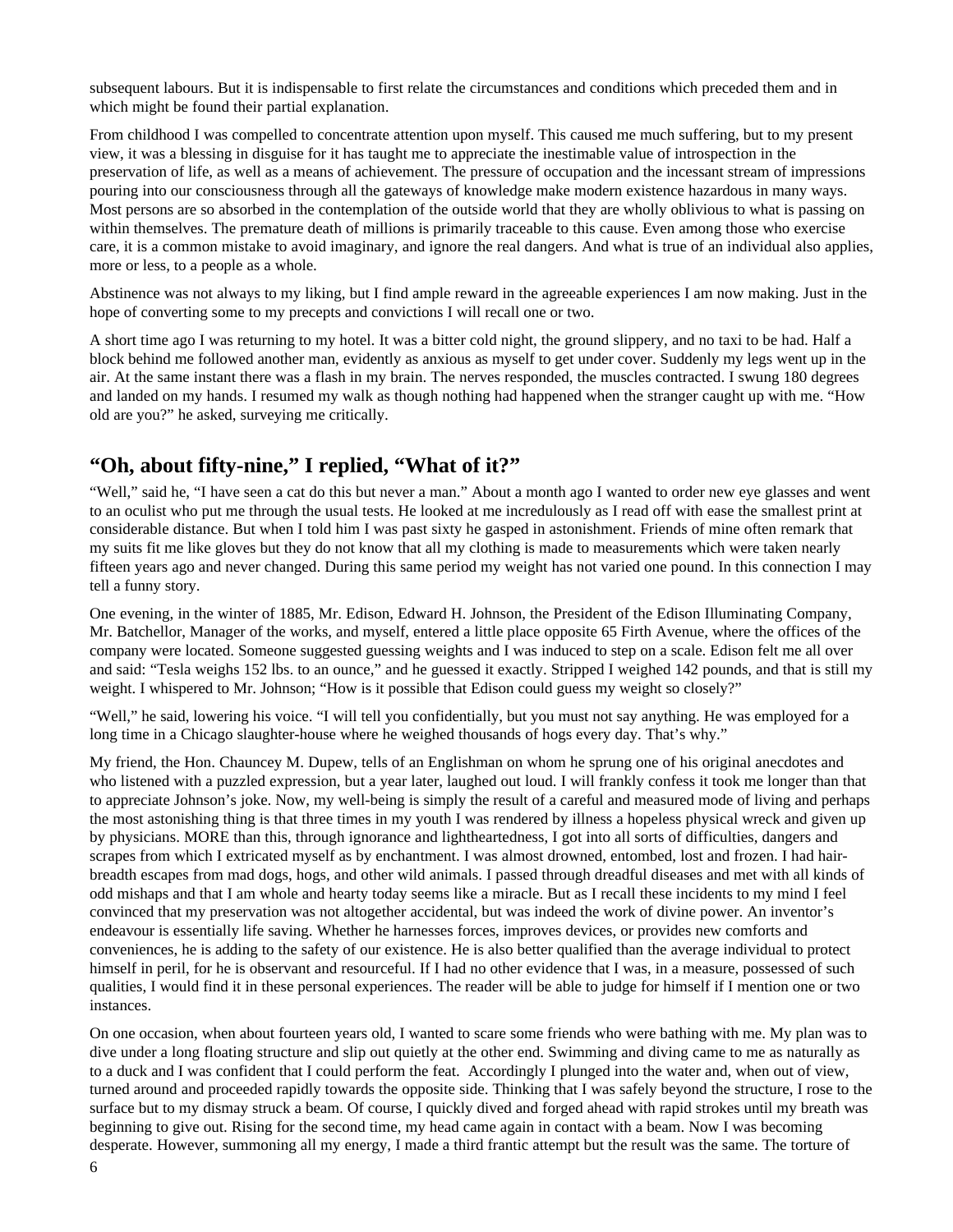suppressed breathing was getting unendurable, my brain was reeling and I felt myself sinking. At that moment, when my situation seemed absolutely hopeless, I experienced one of those flashes of light and the structure above me appeared before my vision. I either discerned or guessed that there was a little space between the surface of the water and the boards resting on the beams and, with consciousness nearly gone, I floated up, pressed my mouth close to the planks and managed to inhale a little air, unfortunately mingled with a spray of water which nearly choked me. Several times I repeated this procedure as in a dream until my heart, which was racing at a terrible rate, quieted down, and I gained composure. After that I made a number of unsuccessful dives, having completely lost the sense of direction, but finally succeeded in getting out of the trap when my friends had already given me up and were fishing for my body. That bathing season was spoiled for me through recklessness but I soon forgot the lesson and only two years later I fell into a worse predicament.

There was a large flour mill with a dam across the river near the city where I was studying at the time. As a rule the height of the water was only two or three inches above the dam and to swim to it was a sport not very dangerous in which I often indulged. One day I went alone to the river to enjoy myself as usual. When I was a short distance from the masonry, however, I was horrified to observe that the water had risen and was carrying me along swiftly. I tried to get away but it was too late. Luckily, though, I saved myself from being swept over by taking hold of the wall with both hands. The pressure against my chest was great and I was barely able to keep my head above the surface. Not a soul was in sight and my voice was lost in the roar of the fall. Slowly and gradually I became exhausted and unable to withstand the strain longer. Just as I was about to let go, to be dashed against the rocks below, I saw in a flash of light a familiar diagram illustrating the hydraulic principle that the pressure of a fluid in motion is proportionate to the area exposed and automatically I turned on my left side. As if by magic, the pressure was reduced and I found it comparatively easy in that position to resist the force of the stream. But the danger still confronted me. I knew that sooner or later I would be carried down, as it was not possible for any help to reach me in time, even if I had attracted attention. I am ambidextrous now, but then I was left-handed and had comparatively little strength in my right arm. For this reason I did not dare to turn on the other side to rest and nothing remained but to slowly push my body along the dam. I had to get away from the mill towards which my face was turned, as the current there was much swifter and deeper. It was a long and painful ordeal and I came near to failing at its very end, for I was confronted with a depression in the masonry. I managed to get over with the last ounce of my strength and fell in a swoon when I reached the bank, where I was found. I had torn virtually all the skin from my left side and it took several weeks before the fever had subsided and I was well. These are only two of many instanced, but they may be sufficient to show that had it not been for the inventor's instinct, I would not have lived to tell the tale.

Interested people have often asked me how and when I began to invent. This I can only answer from my present recollection in the light of which, the first attempt I recall was rather ambitious for it involved the invention of an apparatus and a method. In the former I was anticipated, but the later was original. It happened in this way. One of my playmates had come into the possession of a hook and fishing tackle which created quite an excitement in the village, and the next morning all started out to catch frogs. I was left alone and deserted owing to a quarrel with this boy. I had never seen a real hook and pictured it as something wonderful, endowed with peculiar qualities, and was despairing not to be one of the party. Urged by necessity, I somehow got hold of a piece of soft iron wire, hammered the end to a sharp point between two stones, bent it into shape, and fastened it to a strong string. I then cut a rod, gathered some bait, and went down to the brook where there were frogs in abundance. But I could not catch any and was almost discouraged when it occurred to me dangle the empty hook in front of a frog sitting on a stump. At first he collapsed but by and by his eyes bulged out and became bloodshot, he swelled to twice his normal size and made a vicious snap at the hook. Immediately I pulled him up. I tried the same thing again and again and the method proved infallible. When my comrades, who in spite of their fine outfit had caught nothing, came to me, they were green with envy. For a long time I kept my secret and enjoyed the monopoly but finally yielded to the spirit of Christmas. Every boy could then do the same and the following summer brought disaster to the frogs.

In my next attempt, I seem to have acted under the first instinctive impulse which later dominated me, -- to harness the energies of nature to the service of man. I did this through the medium of May bugs, or June bugs as they are called in America, which were a veritable pest in that country and sometimes broke the branches of trees by the sheer weight of their bodies. The bushes were black with them. I would attach as many as four of them to a cross-piece, rotably arranged on a thin spindle, and transmit the motion of the same to a large disc and so derive considerable 'power.' These creatures were remarkably efficient, for once they were started, they had no sense to stop and continued whirling for hours and hours and the hotter it was, the harder they worked. All went well until a strange boy came to the place. He was the son of a retired officer in the Austrian army. That urchin ate May-bugs alive and enjoyed them as though they were the finest blue-point oysters. That disgusting sight terminated my endeavours in this promising field and I have never since been able to touch a May-bug or any other insect for that matter.

After that, I believe, I undertook to take apart and assemble the clocks of my grandfather. In the former operation I was always successful, but often failed in the latter. So it came that he brought my work to a sudden halt in a manner not too delicate and it took thirty years before I tackled another clockwork again.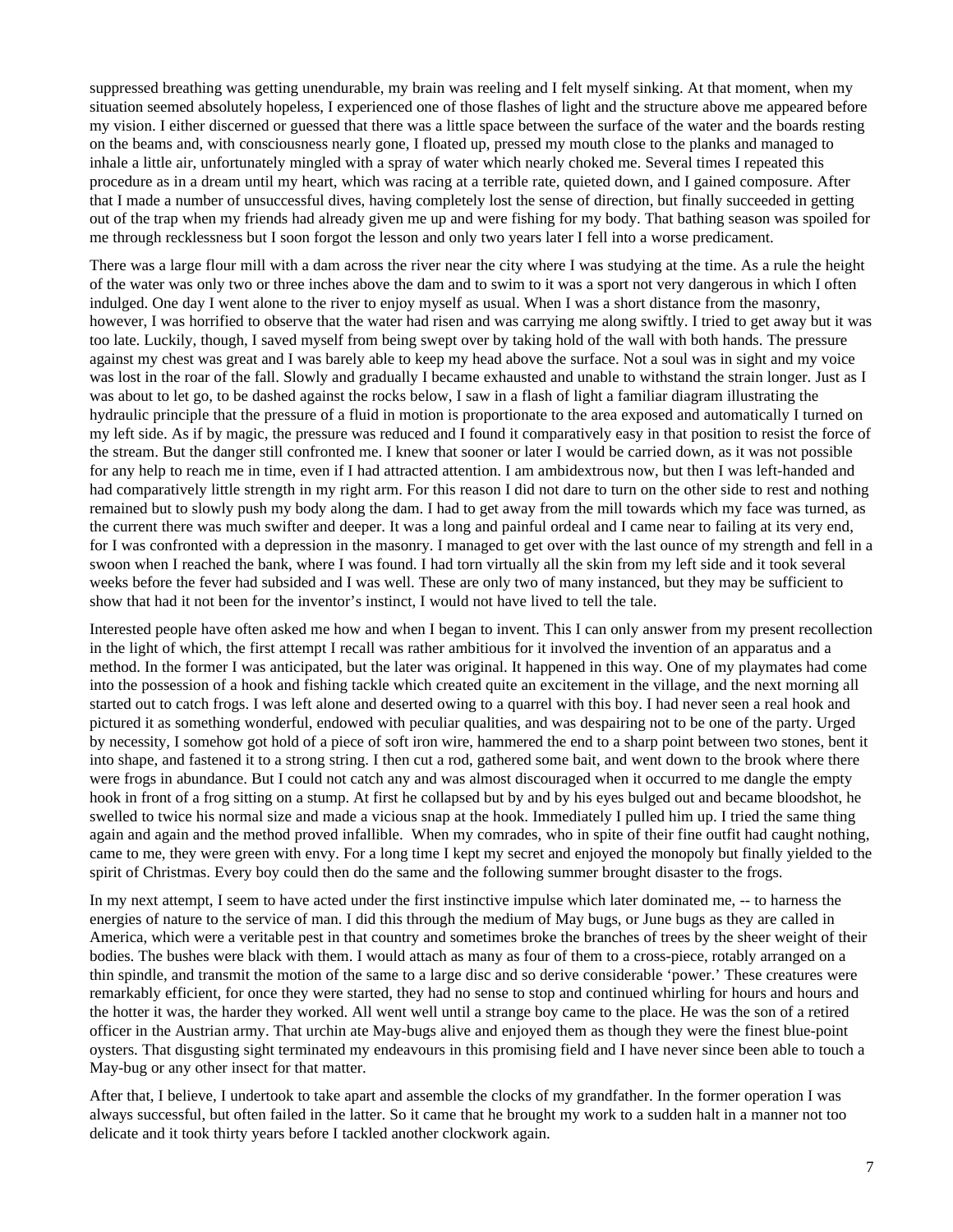Shortly thereafter, I went into the manufacture of a kind of pop-gun which comprised a hollow tube, a piston, and two plugs of hemp. When firing the gun, the piston was pressed against the stomach and the tube was pushed back quickly with both hands. the air between the plugs was compressed and raised to a high temperature and one of them was expelled with a loud report. The art consisted in selecting a tube of the proper taper from the hollow stalks which were found in our garden. I did very well with that gun, but my activities interfered with the window panes in our house and met with painful discouragement.

If I remember rightly, I then took to carving swords from pieces of furniture which I could conveniently obtain. At that time I was under the sway of the Serbian national poetry and full of admiration for the feats of the heroes. I used to spend hours in mowing down my enemies in the form of corn-stalks which ruined the crops and netted me several spankings from my mother. Moreover, these were not of the formal kind but the genuine article.

I had all this and more behind me before I was six years old and had passed through one year of elementary school in the village of Smiljan where my family lived. At this juncture we moved to the little city of Gospic nearby. This change of residence was like a calamity to me. It almost broke my heart to part from our pigeons, chickens and sheep, and our magnificent flock of geese which used to rise to the clouds in the morning and return from the feeding grounds at sundown in battle formation, so perfect that it would have put a squadron of the best aviators of the present day to shame. In our new house I was but a prisoner, watching the strange people I saw through my window blinds. My bashfulness was such that I would rather have faced a roaring lion than one of the city dudes who strolled about. But my hardest trial came on Sunday when I had to dress up and attend the service. There I met with an accident, the mere thought of which made my blood curdle like sour milk for years afterwards. It was my second adventure in a church. Not long before, I was entombed for a night in an old chapel on an inaccessible mountain which was visited only once a year. It was an awful experience, but this one was worse.

There was a wealthy lady in town, a good but pompous woman, who used to come to the church gorgeously painted up and attired with an enormous train and attendants. One Sunday I had just finished ringing the bell in the belfry and rushed downstairs, when this grand dame was sweeping out and I jumped on her train. It tore off with a ripping noise which sounded like a salvo of musketry fired by raw recruits. My father was livid with rage. He gave me a gentle slap on the cheek, the only corporal punishment he ever administered to me, but I almost feel it now. The embarrassment and confusion that followed are indescribably. I was practically ostracised until something else happened which redeemed me in the estimation of the community.

An enterprising young merchant had organised a fire department. A new fire engine was purchased, uniforms provided and the men drilled for service and parade. The engine was beautifully painted red and black. One afternoon, the official trial was prepared for and the machine was transported to the river. The entire population turned out to witness the great spectacle. When all the speeches and ceremonies were concluded, the command was given to pump, but not a drop of water came from the nozzle. The professors and experts tried in vain to locate the trouble. The fizzle was complete when I arrived at the scene. My knowledge of the mechanism was nil and I knew next to nothing of air pressure, but instinctively I felt for the suction hose in the water and found that it had collapsed. When I waded in the river and opened it up, the water rushed forth and not a few Sunday clothes were spoiled. Archimedes running naked through the streets of Syracuse and shouting Eureka at the top of his voice did not make a greater impression than myself. I was carried on the shoulders and was hero of the day.

Upon settling in the city I began a four years course in the so-called Normal School preparatory to my studies at the College or Real-Gymnasium. During this period my boyish efforts and exploits as well as troubles, continued.

Among other things, I attained the unique distinction of champion crow catcher in the country. My method of procedure was extremely simple. I would go into the forest, hide in the bushes, and imitate the call of the birds. Usually I would get several answers and in a short while a crow would flutter down into the shrubbery near me. After that, all I needed to do was to throw a piece of cardboard to detract its attention, jump up and grab it before it could extricate itself from the undergrowth. In this way I would capture as many as I desired. But on one occasion something occurred which made me respect them. I had caught a fine pair of birds and was returning home with a friend. When we left the forest, thousands of crows had gathered making a frightful racket. In a few minutes they rose in pursuit and soon enveloped us. The fun lasted until all of a sudden I received a blow on the back of my head which knocked me down. Then they attacked me viciously. I was compelled to release the two birds and was glad to join my friend who had taken refuge in a cave.

In the school room there were a few mechanical models which interested me and turned my attention to water turbines. I constructed many of these and found great pleasure in operating them. How extraordinary was my life an incident may illustrate. My uncle had no use for this kind of pastime and more than once rebuked me. I was fascinated by a description of Niagara Falls I had perused, and pictured in my imagination a big wheel run by the falls. I told my uncle that I would go to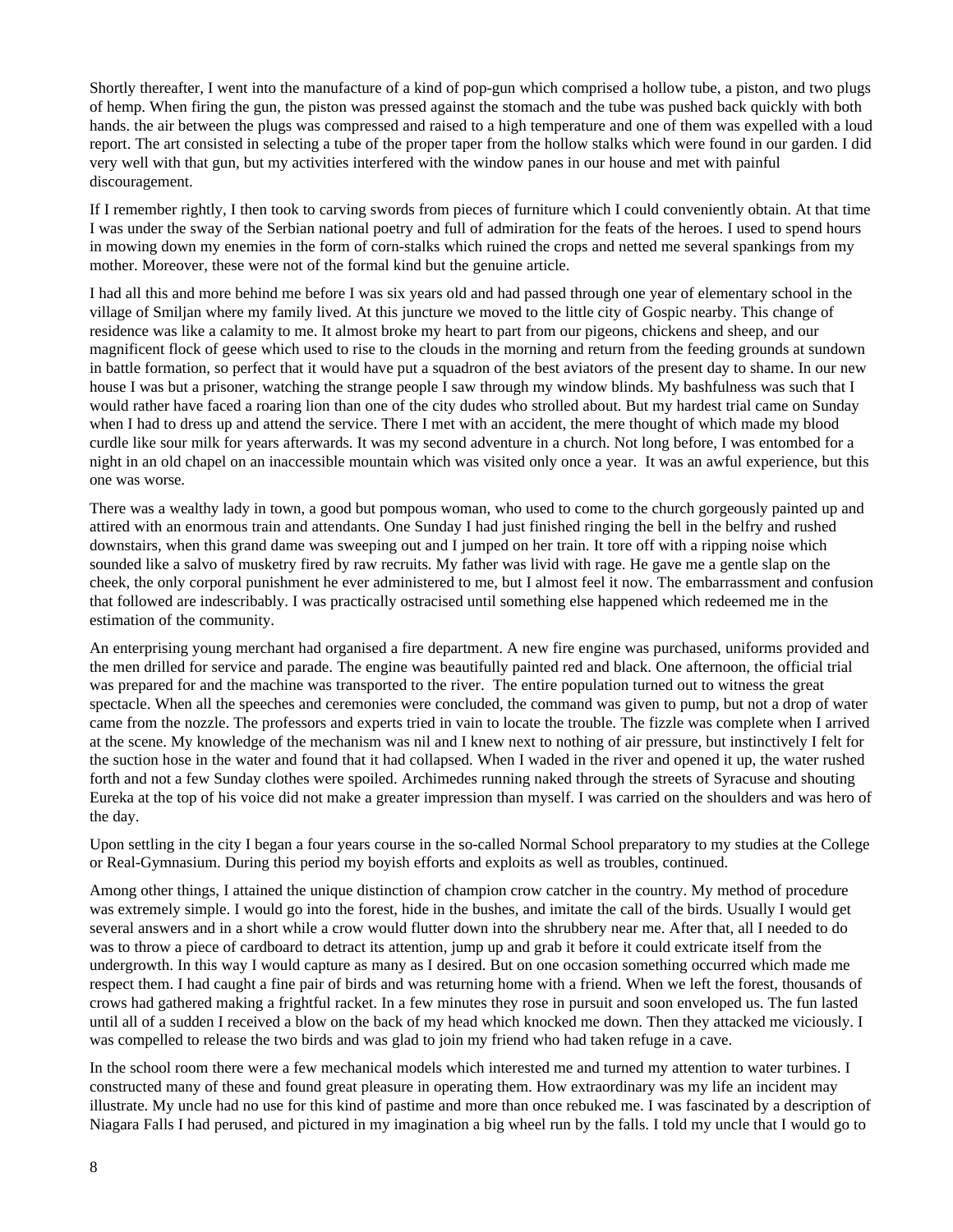America and carry out this scheme. Thirty years later I was my ideas carried out at Niagara and marveled at the unfathomable mystery of the mind.

I made all kinds of other contrivances and contraptions but among those, the arbalests I produced were the best. My arrows, when short, disappeared from sight and at close range traversed a plank of pine one inch thick. Through the continuous tightening of the bows I developed a skin on my stomach much like that of a crocodile and I am often wondering whether it is due to this exercise that I am able even now to digest cobble-stones! Nor can I pass in silence my performances with the sling which would have enabled me to give a stunning exhibit at the Hippodrome. And now I will tell of one of my feats with this unique implement of war which will strain to the utmost the credulity of the reader.

I was practising while walking with my uncle along the river. The sun was setting, the trout were playful and from time to time one would shoot up into the air, its glistening body sharply defined against a projecting rock beyond. Of course any boy might have hit a fish under these propitious conditions but I undertook a much more difficult task and I foretold to my uncle, to the minutest detail, what I intended doing. I was to hurl a stone to meet the fish, press its body against the rock, and cut it in two. It was no sooner said than done. My uncle looked at me almost scared out of his wits and exclaimed "Vade retra Satanae!" and it was a few days before he spoke to me again. Other records, however great, will be eclipsed but I feel that I could peacefully rest on my laurels for a thousand years.

### **Chapter 3, How Tesla Conceived The Rotary Magnetic Field**

At the age of ten I entered the Real gymnasium which was a new and fairly well equipped institution. In the department of physics were various models of classical scientific apparatus, electrical and mechanical. The demonstrations and experiments performed from time to time by the instructors fascinated me and were undoubtedly a powerful incentive to invention. I was also passionately fond of mathematical studies and often won the professor's praise for rapid calculation. This was due to my acquired facility of visualising the figures and performing the operation, not in the usual intuitive manner, but as in actual life. Up to a certain degree of complexity it was absolutely the same to me whether I wrote the symbols on the board or conjured them before my mental vision. But freehand drawing, to which many hours of the course were devoted, was an annoyance I could not endure. This was rather remarkable as most of the members of the family excelled in it. Perhaps my aversion was simply due to the predilection I found in undisturbed thought. Had it not been for a few exceptionally stupid boys, who could not do anything at all, my record would have been the worst.

It was a serious handicap as under the then existing educational regime drawing being obligatory, this deficiency threatened to spoil my whole career and my father had considerable trouble in rail-roading me from one class to another.

In the second year at that institution I became obsessed with the idea of producing continuous motion through steady air pressure. The pump incident, of which I have been told, had set afire my youthful imagination and impressed me with the boundless possibilities of a vacuum. I grew frantic in my desire to harness this inexhaustible energy but for a long time I was groping in the dark. Finally, however, my endeavours crystallised in an invention which was to enable me to achieve what no other mortal ever attempted. Imagine a cylinder freely rotatable on two bearings and partly surrounded by a rectangular trough which fits it perfectly. The open side of the trough is enclosed by a partition so that the cylindrical segment within the enclosure divides the latter into two compartments entirely separated from each other by air-tight sliding joints. One of these compartments being sealed and once for all exhausted, the other remaining open, a perpetual rotation of the cylinder would result. At least, so I thought.

A wooden model was constructed and fitted with infinite care and when I applied the pump on one side and actual observed that there was a tendency to turning, I was delirious with joy. Mechanical flight was the one thing I wanted to accomplish although still under the discouraging recollection of a bad fall I sustained by jumping with an umbrella from the top of a building. Every day I used to transport myself through the air to distant regions but could not understand just how I managed to do it. Now I had something concrete, a flying machine with nothing more than a rotating shaft, flapping wings, and; - a vacuum of unlimited power! From that time on I made my daily aerial excursions in a vehicle of comfort and luxury as might have befitted King Solomon. It took years before I understood that the atmospheric pressure acted at right angles to the surface of the cylinder and that the slight rotary effort I observed was due to a leak! Though this knowledge came gradually it gave me a painful shock.

I had hardly completed my course at the Real Gymnasium when I was prostrated with a dangerous illness or rather, a score of them, and my condition became so desperate that I was given up by physicians. During this period I was permitted to read constantly, obtaining books from the Public Library which had been neglected and entrusted to me for classification of the works and preparation of catalogues.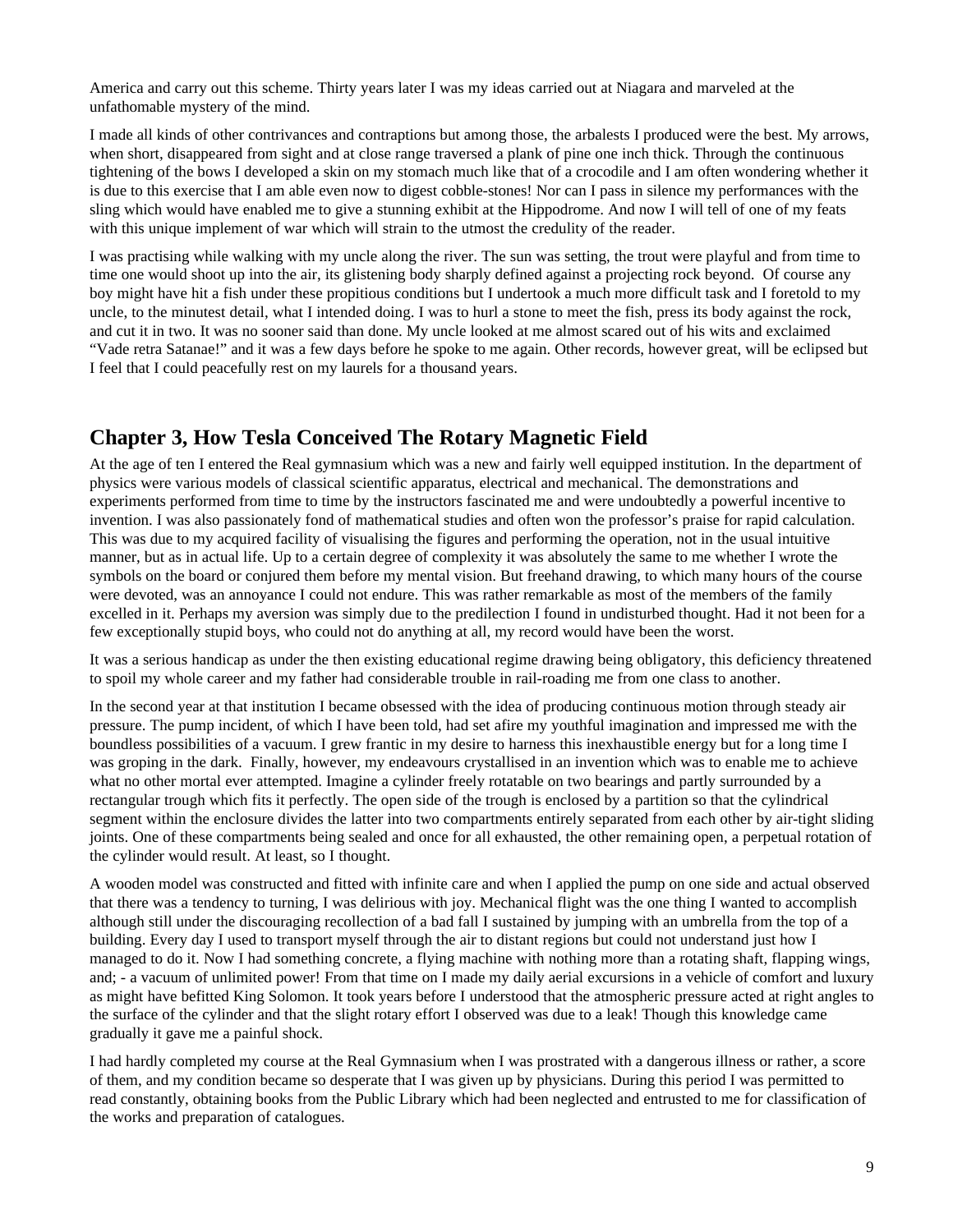One day I was handed a few volumes of new literature unlike anything I had ever read before and so captivating as to make me utterly forget me hopeless state. They were the earlier works of Mark Twain and to them might have been due the miraculous recovery which followed. Twenty-five years later, when I met Mr. Clements and we formed a friendship between us, I told him of the experience and was amazed to see that great man of laughter burst into tears...

My studies were continued at the higher Real Gymnasium in Carlstadt, Croatia, where one of my aunts resided. She was a distinguished lady, the wife of a Colonel who was an old war-horse having participated in many battles, I can never forget the three years I passed at their home. No fortress in time of war was under a more rigid discipline. I was fed like a canary bird. All the meals were of the highest quality and deliciously prepared, but short in quantity by a thousand percent. The slices of ham cut by my aunt were like tissue paper. When the Colonel would put something substantial on my plate she would snatch it away and say excitedly to him; "Be careful. Niko is very delicate."

I had a voracious appetite and suffered like Tantalus.

But I lived in an atmosphere of refinement and artistic taste quite unusual for those times and conditions. The land was low and marshy and malaria fever never left me while there despite the enormous amounts of quinine I consumed. Occasionally the river would rise and drive an army of rats into the buildings, devouring everything, even to the bundles of fierce paprika. These pests were to me a welcome diversion. I thinned their ranks by all sorts of means, which won me the unenviable distinction of rat-catcher in the community. At last, however, my course was completed, the misery ended, and I obtained the certificate of maturity which brought me to the cross-roads.

During all those years my parents never wavered in their resolve to make me embrace the clergy, the mere thought of which filled me with dread. I had become intensely interested in electricity under the stimulating influence of my Professor of Physics, who was an ingenious man and often demonstrated the principles by apparatus of his own invention. Among these I recall a device in the shape of a freely rotatable bulb, with tinfoil coating, which was made to spin rapidly when connected to a static machine. It is impossible for me to convey an adequate idea of the intensity of feeling I experienced in witnessing his exhibitions of these mysterious phenomena. Every impression produced a thousand echoes in my mind. I wanted to know more of this wonderful force; I longed for experiment and investigation and resigned myself to the inevitable with aching heart. Just as I was making ready for the long journey home I received word that my father wished me to go on a shooting expedition. It was a strange request as he had been always strenuously opposed to this kind of sport. But a few days later I learned that the cholera was raging in that district and, taking advantage of an opportunity, I returned to Gospic in disregard to my parent's wishes. It is incredible how absolutely ignorant people were as to the causes of this scourge which visited the country in intervals of fifteen to twenty years. They thought that the deadly agents were transmitted through the air and filled it with pungent odours and smoke. In the meantime they drank infested water and died in heaps. I contracted the dreadful disease on the very day of my arrival and although surviving the crisis, I was confined to bed for nine months with scarcely any ability to move. My energy was completely exhausted and for the second time I found myself at Death's door.

In one of the sinking spells which was thought to be the last, my father rushed into the room. I still see his pallid face as he tried to cheer me in tones belying his assurance. "Perhaps," I said, "I may get well if you will let me study engineering." "You will go to the best technical institution in the world," he solemnly replied, and I knew that he meant it. A heavy weight was lifted from my mind but the relief would have come too late had it not been for a marvelous cure brought through a bitter decoction of a peculiar bean. I came to life like Lazarus to the utter amazement of everybody.

My father insisted that I spend a year in healthful physical outdoor exercise to which I reluctantly consented. For most of this term I roamed in the mountains, loaded with a hunter's outfit and a bundle of books, and this contact with nature made me stronger in body as well as in mind. I thought and planned, and conceived many ideas almost as a rule delusive. The vision was clear enough but the knowledge of principles was very limited.

In one of my invention I proposed to convey letters and packages across the seas, through a submarine tube, in spherical containers of sufficient strength to resist the hydraulic pressure. The pumping plant, intended to force the water through the tube, was accurately figured and designed and all other particulars carefully worked out. Only one trifling detail, of no consequence, was lightly dismissed. I assumed an arbitrary velocity of the water and, what is more, took pleasure in making it high, thus arriving at a stupendous performance supported by faultless calculations. Subsequent reflections, however, on the resistance of pipes to fluid flow induced me to make this invention public property.

Another one of my projects was to construct a ring around the equator which would, of course, float freely and could be arrested in its spinning motion by reactionary forces, thus enabling travel at a rate of about one thousand miles an hour, impracticable by rail. The reader will smile. The plan was difficult of execution, I will admit, but not nearly so bad as that of a well known New York professor, who wanted to pump the air from the torrid to temperate zones, entirely forgetful of the fact that the Lord had provided a gigantic machine for this purpose.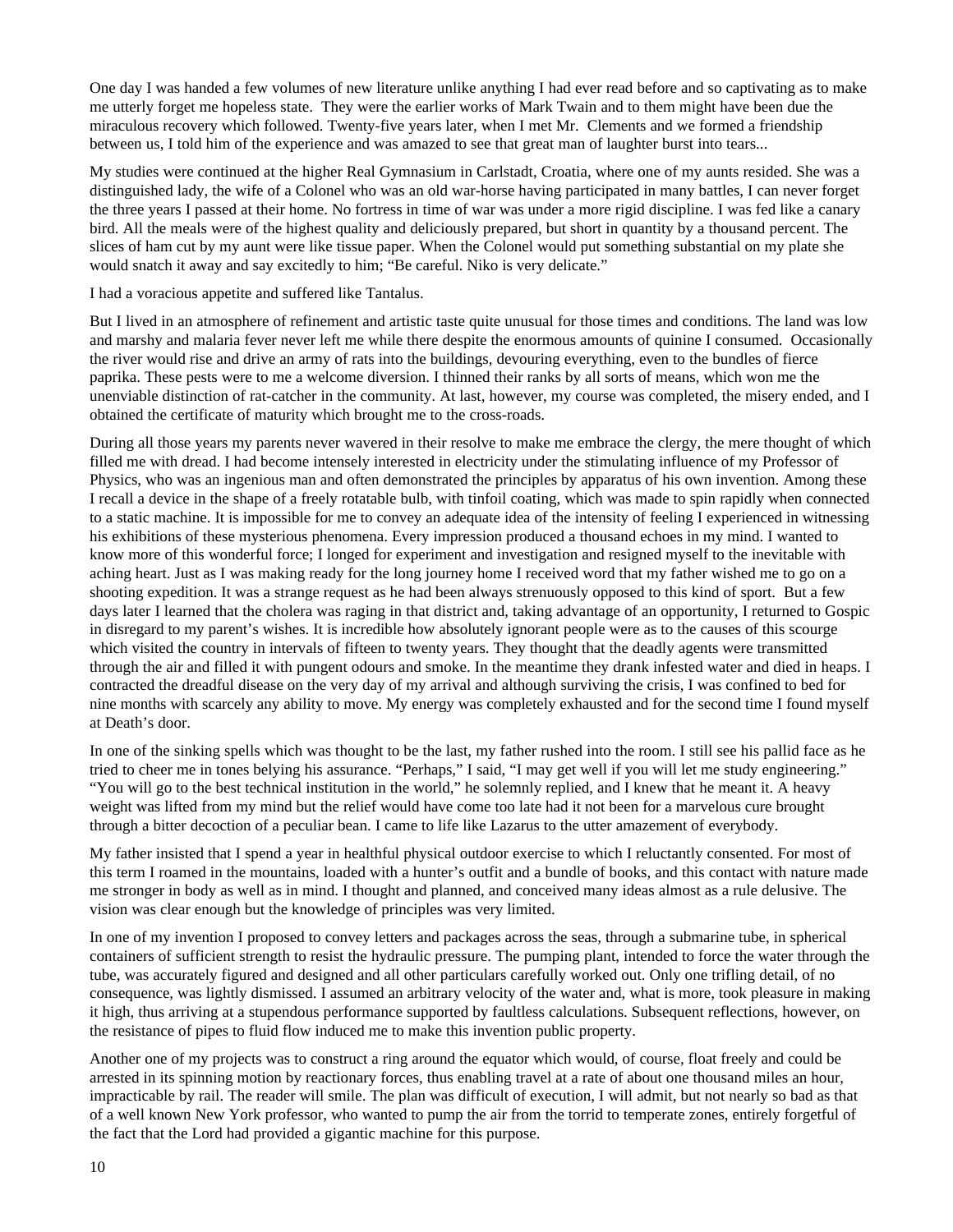Still another scheme, far more important and attractive, was to derive power from the rotational energy of terrestrial bodies. I had discovered that objects on the earth's surface owing to the diurnal rotation of the globe, are carried by the same alternately in and against the direction of translatory movement. From this results a great change in momentum which could be utilised in the simplest imaginable manner to furnish motive effort in any habitable region of the world. I cannot find words to describe my disappointment when later I realised that I was in the predicament of Archimedes, who vainly sought for a fixed point in the universe.

At the termination of my vacation I was sent to the Poly-Technic School in Gratz, Styria (Austria), which my father had chosen as one of the oldest and best reputed institutions. That was the moment I had eagerly awaited and I began my studies under good auspices and firmly resolved to succeed. My previous training was above average, due to my father's teaching and opportunities afforded. I had acquired the knowledge of a number of languages and waded through the books of several libraries, picking up information more or less useful. Then again, for the first time, I could choose my subjects as I liked, and free-hand drawing was to bother me no more.

I had made up my mind to give my parents a surprise, and during the whole first year I regularly started my work at three o'clock in the morning and continued until eleven at night, no Sundays or holidays excepted. As most of my fellow-students took things easily, naturally I eclipsed all records. In the course of the year I passed through nine exams and the professors thought I deserved more than the highest qualifications. Armed with their flattering certificated, I went home for a short rest, expecting triumph, and was mortified when my father made light of these hard-won honours.

That almost killed my ambition; but later, after he had died, I was pained to find a package of letters which the professors had written to him to the effect that unless he took me away from the Institution I would be killed through overwork. Thereafter I devoted myself chiefly to physics, mechanics and mathematical studies, spending the hours of leisure in the libraries.

I had a veritable mania for finishing whatever I began, which often got me into difficulties. On one occasion I started to read the works of Voltaire, when I learned, to my dismay that there were close to one hundred large volumes in small print which that monster had written while drinking seventy-two cups of black coffee per diem. It had to be done, but when I laid aside that last book I was very glad, and said, "Never more!"

My first year's showing had won me the appreciation and friendship of several professors. Among these, Professor Rogner, who was teaching arithmetical subjects and geometry; Professor Poeschl, who held the chair of theoretical and experimental physics, and Dr. Alle, who taught integral calculus and specialised in differential equations. This scientist was the most brilliant lecturer to whom I ever listened. He took a special interest in my progress and would frequently remain for an hour or two in the lecture room, giving me problems to solve, in which I delighted. To him I explained a flying machine I had conceived, not an illusory invention, but one based on sound, scientific principles, which has become realisable through my turbine and will soon be given to the world. Both Professors Rogner and Poeschl were curious men. The former had peculiar ways of expressing himself and whenever he did so, there was a riot, followed by a long embarrassing pause. Professor Poeschl was a methodical and thoroughly grounded German. He had enormous feet, and hands like the paws of a bear, but all of his experiments were skillfully performed with clock-like precision and without a miss. It was in the second year of my studies that we received a Gramoe Dyname from Paris, having the horseshoe form of a laminated field magnet, and a wire wound armature with a commutator. It was connected up and various effects of the currents were shown. While Professor Poeschl was making demonstrations, running the machine was a motor, the brushes gave trouble, sparking badly, and I observed that it might be possible to operate a motor without these appliances. But he declared that it could not be done and did me the honour of delivering a lecture on the subject, at the conclusion he remarked, "Mr. Tesla may accomplish great things, but he certainly will never do this. It would be equivalent to converting a steadily pulling force, like that of gravity into a rotary effort. It is a perpetual motion scheme, an impossible idea." But instinct is something which transcends knowledge. We have, undoubtedly, certain finer fibres that enable us to perceive truths when logical deduction, or any other willful effort of the brain, is futile.

For a time I wavered, impressed by the professor's authority, but soon became convinced I was right and undertook the task with all the fire and boundless confidence of my youth. I started by first picturing in my mind a direct-current machine, running it and following the changing flow of the currents in the armature. Then I would imagine an alternator and investigate the progresses taking place in a similar manner. Next I would visualise systems comprising motors and generators and operate them in various ways.

The images I saw were to me perfectly real and tangible. All my remaining term in Gratz was passed in intense but fruitless efforts of this kind, and I almost came to the conclusion that the problem was insolvable.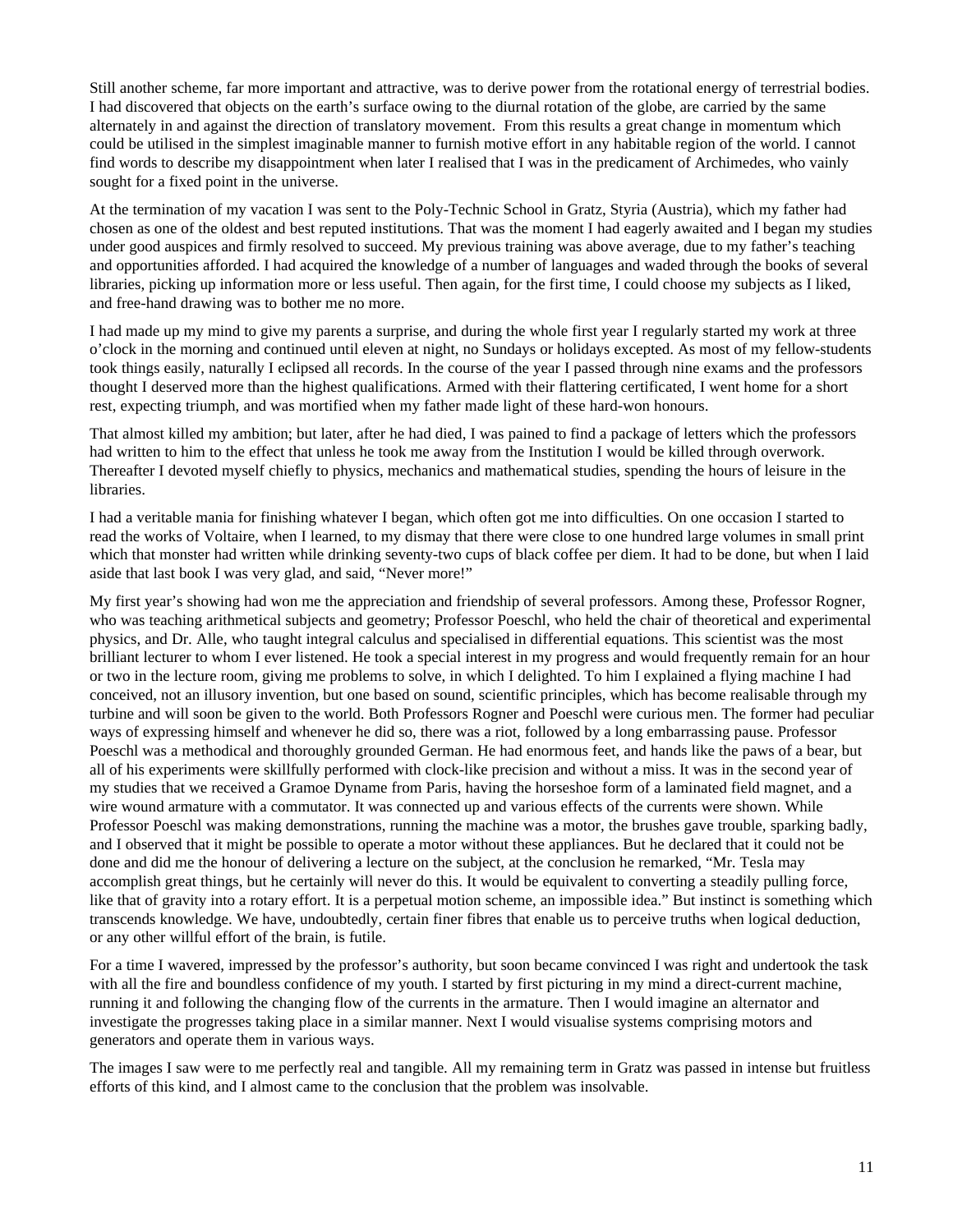In 1880 I went to Prague, Bohemia, carrying out my father's wish to complete my education at the University there. It was in that city that I made a decided advance, which consisted in detaching the commutator from the machine and studying the phenomena in this new aspect, but still without result. In the year following there was a sudden change in my views of life.

I realised that my parents had been making too great sacrifices on my account and resolved to relieve them of the burden. The wave of the American telephone had just reached the European continent and the system was to be installed in Budapest, Hungary. It appeared an ideal opportunity, all the more as a friend of our family was at the head of the enterprise.

It was here that I suffered the complete breakdown of the nerves to which I have referred. What I experienced during the period of the illness surpasses all belief. My sight and hearing were always extraordinary. I could clearly discern objects in the distance when others saw no trace of them. Several times in my boyhood I saved the houses of our neighbours from fire by hearing the faint crackling sounds which did not disturb their sleep, and calling for help. In 1899, when I was past forty and carrying on my experiments in Colorado, I could hear very distinctly thunderclaps at a distance of 550 miles. My ear was thus over thirteen times more sensitive, yet at that time I was, so to speak, stone deaf in comparison with the acuteness of my hearing while under the nervous strain.

In Budapest I could hear the ticking of a watch with three rooms between me and the time-piece. A fly alighting on a table in the room would cause a dull thud in my ear. A carriage passing at a distance of a few miles fairly shook my whole body. The whistle of a locomotive twenty or thirty miles away made the bench or chair on which I sat, vibrate so strongly that the pain was unbearable. The ground under my feet trembled continuously. I had to support my bed on rubber cushions to get any rest at all. The roaring noises from near and far often produced the effect of spoken words which would have frightened me had I not been able to resolve them into their accumulated components. The sun rays, when periodically intercepted, would cause blows of such force on my brain that they would stun me. I had to summon all my will power to pass under a bridge or other structure, as I experienced the crushing pressure on the skull. In the dark I had the sense of a bat, and could detect the presence of an object at a distance of twelve feet by a peculiar creepy sensation on the forehead. My pulse varied from a few to two hundred and sixty beats and all the tissues of my body with twitchings and tremors, which was perhaps hardest to bear. A renowned physician who have me daily large doses of Bromide of Potassium, pronounced my malady unique and incurable.

It is my eternal regret that I was not under the observation of experts in physiology and psychology at that time. I clung desperately to life, but never expected to recover. Can anyone believe that so hopeless a physical wreck could ever be transformed into a man of astonishing strength and tenacity; able to work thirty-eight years almost without a day's interruption, and find himself still strong and fresh in body and mind? Such is my case. A powerful desire to live and to continue the work and the assistance of a devoted friend, an athlete, accomplished the wonder. My health returned and with it the vigour of mind.

In attacking the problem again, I almost regretted that the struggle was soon to end. I had so much energy to spare. When I understood the task, it was not with a resolve such as men often make. With me it was a sacred vow, a question of life and death. I knew that I would perish if I failed. Now I felt that the battle was won. Back in the deep recesses of the brain was the solution, but I could net yet give it outward expression.

One afternoon, which is ever present in my recollection, I was enjoying a walk with my friend in the City Park and reciting poetry. At that age, I knew entire books by heart, word for word. One of these was Goethe's "Faust." The sun was just setting and reminded me of the glorious passage, "Sie ruckt und weicht, der Tag ist uberlebt, Dort eilt sie hin und fordert neues Leben. Oh, da¤ kein Flugel mich vom Boden hebt Ihr nach und immer nach zu streben! Ein schûner Traum indessen sie entweicht, Ach, au des Geistes FlÙgein wird so leicht Kein korperlicher Flugel sich gesellen!" As I uttered these inspiring words the idea came like a flash of lightening and in an instant the truth was revealed. I drew with a stick on the sand, the diagram shown six years later in my address before the American Institute of Electrical Engineers, and my companion understood them perfectly. The images I saw were wonderfully sharp and clear and had the solidity of metal and stone, so much so that I told him, "See my motor here; watch me reverse it." I cannot begin to describe my emotions. Pygmalion seeing his statue come to life could not have been more deeply moved. A thousand secrets of nature which I might have stumbled upon accidentally, I would have given for that one which I had wrested from her against all odds and at the peril of my existence...

# **Chapter 4, The Discovery of the Tesla Coil and Transformer**

(The Basic Part of Every Radio and TV)

For a while I gave myself up entirely to the intense enjoyment of picturing machines and devising new forms. It was a mental state of happiness about as complete as I have ever known in life. Ideas came in an uninterrupted stream and the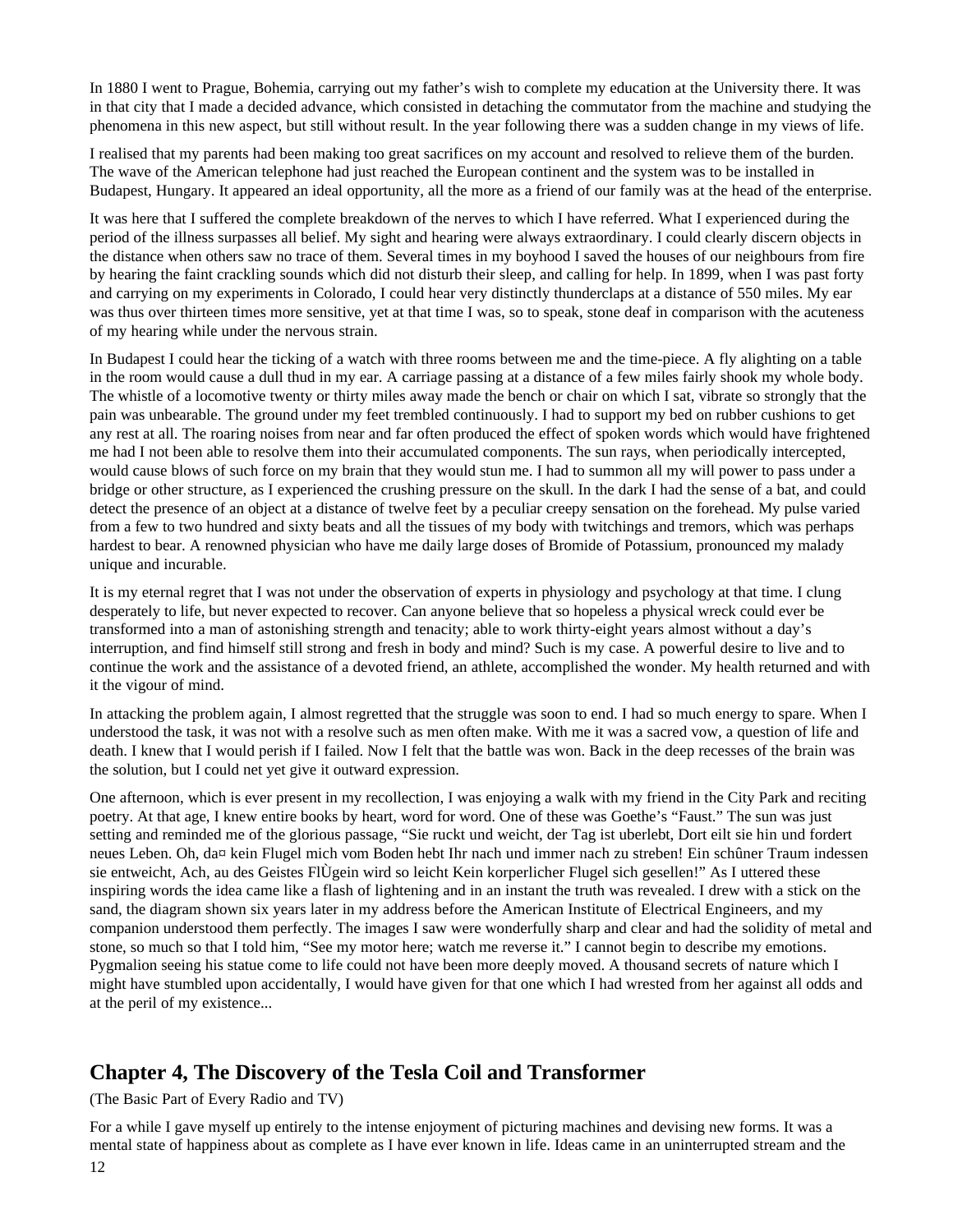only difficulty I had was to hold them fast. The pieces of apparatus I conceived were to me absolutely real and tangible in every detail, even to the minutest marks and signs of wear. I delighted in imagining the motors constantly running, for in this way they presented to the mind's eye a fascinating sight. When natural inclination develops into a passionate desire, one advances towards his goal in seven-league boots. In less than two months I evolved virtually all the types of motors and modifications of the system which are now identified with my name, and which are used under many other names all over the world. It was, perhaps, providential that the necessities of existence commanded a temporary halt to this consuming activity of the mind.

I came to Budapest prompted by a premature report concerning the telephone enterprise and, as irony of fate willed it, I had to accept a position as draughtsman in the Central Telegraph Office of the Hungarian Government at a salary which I deem it my privilege not to disclose. Fortunately, I soon won the interest of the Inspector-in-Chief and was thereafter employed on calculations, designs and estimates in connection with new installations, until the Telephone exchange started, when I took charge of the same. The knowledge and practical experience I gained in the course of this work, was most valuable and the employment gave me ample opportunities for the exercise of my inventive faculties. I made several improvements in the Central Station apparatus and perfected a telephone repeater or amplifier which was never patented or publicly described but would be creditable to me even today. In recognition of my efficient assistance the organiser of the undertaking, Mr. Puskas, upon disposing of his business in Budapest, offered me a position in Paris which I gladly accepted.

I never can forget the deep impression that magic city produced on my mind. For several days after my arrival, I roamed through the streets in utter bewilderment of the new spectacle. The attractions were many and irresistible, but, alas, the income was spent as soon as received. When Mr. Puskas asked me how I was getting along in the new sphere, I described the situation accurately in the statement that "The last twenty-nine days of the month are the toughest." I led a rather strenuous life in what would now be termed "Rooseveltian fashion." Every morning, regardless of the weather, I would go from the Boulevard St. Marcel, where I resided, to a bathing house on the Seine; plunge into the water, loop the circuit twenty-seven times and then walk an hour to reach Ivry, where the Company's factory was located. There I would have a wood-chopper's breakfast at half-past seven o'clock and then eagerly await the lunch hour, in the meanwhile cracking hard nuts for the Manager of the Works, Mr. Charles Batchellor, who was an intimate friend and assistant of Edison. Here I was thrown in contact with a few Americans who fairly fell in love with my because of my proficiency in Billiards! To these men I explained my invention and one of them, Mr. D. Cunningham, foreman of the Mechanical Department, offered to form a stock company. The proposal seemed to me comical in the extreme. I did not have the faintest conception of what he meant, except that it was an American way of doing things. Nothing came of it, however, and during the next few months I had to travel from one place to another in France and Germany to cure the ills of the power plants.

On my return to Paris, I submitted to one of the administrators of the Company, Mr. Rau, a plan for improving their dynamos and was given an opportunity. My success was complete and the delighted directors accorded me the privilege of developing automatic regulators which were much desired. Shortly after, there was some trouble with the lighting plant which had been installed at the new railroad station in Stra¤burg, Alsace. The wiring was defective and on the occasion of the opening ceremonies, a large part of a wall was blown out through a short-circuit, right in the presence of old Emperor William I. The German Government refused to take the plant and the French Company was facing a serious loss. On account of my knowledge of the German language and past experience, I was entrusted with the difficult task of straightening out matters and early in 1883, I went to Stra¤burg on that mission.

Some of the incidents in that city have left an indelible record on my memory. By a curious coincidence, a number of the men who subsequently achieve fame, lived there about that time. In later life I used to say, "There were bacteria of greatness in that old town." Others caught the disease, but I escaped!" The practical work, correspondence, and conferences with officials kept me preoccupied day and night, but as soon as I was able to manage, I undertook the construction of a simple motor in a mechanical shop opposite the rail-road station, having brought with me from Paris some material for that purpose. The consummation of the experiment was, however, delayed until the summer of that year, when I finally had the satisfaction of seeing the rotation effected by alternating currents of different phase, and without sliding contacts or commutator, as I had conceived a year before. It was an exquisite pleasure but not to compare with the delirium of joy following the first revelation.

Among my new friends was the former Mayor of the city, Mr. Sauzin, whom I had already, in a measure, acquainted with this and other inventions of mine and whose support I endeavoured to enlist. He was sincerely devoted to me and put my project before several wealthy persons, but to my mortification, found no response. He wanted to help me in every possible way and the approach of the first of July, 1917, happens to remind me of a form of "assistance" I received from that charming man, which was not financial, but none the less appreciated. In 1870, when the Germans invaded the country, Mr. Sauzin had buried a good sized allotment of St. Estephe of 1801 and he came to the conclusion that he knew no worthier person than myself, to consume that precious beverage. This, I may say, is one of the unforgettable incidents to which I have referred. My friend urged me to return to Paris as soon as possible and seek support there. This I was anxious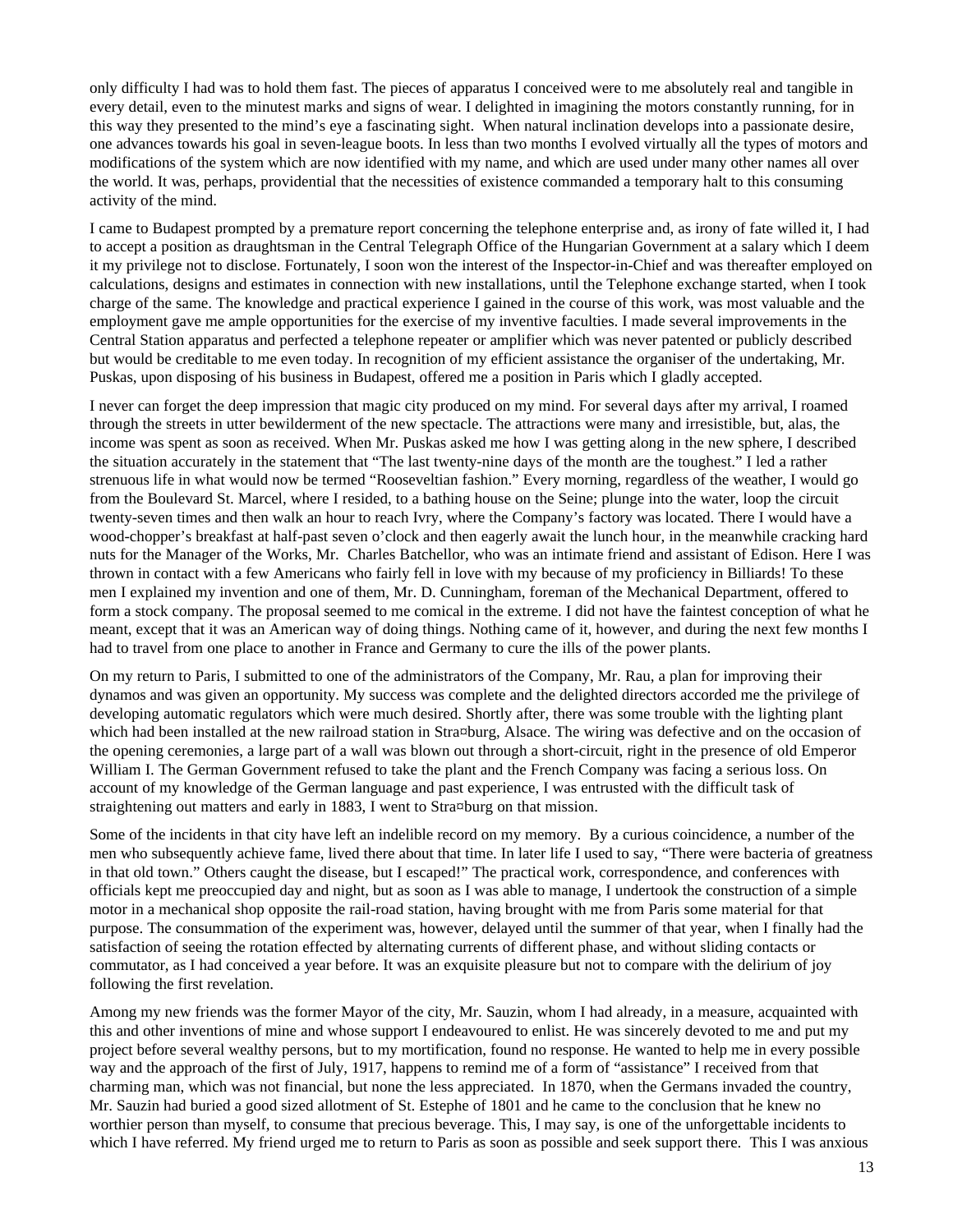to do, but my work and negotiations were protracted, owing to all sorts of petty obstacles I encountered, so that at times the situation seemed hopeless. Just to give an idea of German thoroughness and "efficiency," I may mention here a rather funny experience.

An incandescent lamp of 16 c.p. was to be placed in a hallway, and upon selected the proper location, I ordered the "monteur" to run the wires. After working for a while, he concluded that the engineer had to be consulted and this was done. The latter made several objections but ultimately agreed that the lamp should be placed two inches from the spot I had assigned, whereupon the work proceeded. Then the engineer became worried and told me that Inspector Averdeck should be notified. That important person was called, he investigated, debated, and decided that the lamp should be shifted back two inches, which was the placed I had marked! It was not long, however, before Averdeck got cold feet himself and advised me that he had informed Ober-Inspector Hieronimus of the matter and that I should await his decision. It was several days before the Ober-Inspector was able to free himself of other pressing duties, but at last he arrived and a two hour debate followed, when he decided to move the lamp two inches further. My hopes that this was the final act, were shattered when the Ober-Inspector returned and said to me, "Regierungsrath Funke is particular that I would not dare to give an order for placing this lamp without his explicit approval." Accordingly, arrangements for a visit from that great man were made. We started cleaning up and polishing early in the morning, and when Funke came with his retinue he was ceremoniously received. After two hours of deliberation, he suddenly exclaimed, "I must be going!," and pointing to a place on the ceiling, he ordered me to put the lamp there. It was the exact spot which I had originally chosen! So it went day after day with variations, but I was determined to achieve, at whatever cost, and in the end my efforts were rewarded.

By the spring of 1884, all the differences were adjusted, the plant formally accepted, and I returned to Paris with pleasing anticipation. One of the administrators had promised me a liberal compensation in case I succeeded, as well as a fair consideration of the improvements I had made to their dynamos and I hoped to realise a substantial sum. There were three administrators, whom I shall designate as A, B, and C for convenience. When I called on A, he told me that B had the say. This gentleman thought that only C could decide, and the latter was quite sure that A alone had the power to act. After several laps of this circulus viciousus, it dawned upon me that my reward was a castle in Spain.

The utter failure of my attempts to raise capital for development was another disappointment, and when Mr. Bachelor pressed me to go to America with a view of redesigning the Edison machines, I determined to try my fortunes in the Land of Golden Promise. But the chance was nearly missed. I liquefied my modest assets, secured accommodations and found myself at the railroad station as the train was pulling out. At that moment, I discovered that my money and tickets were gone. What to do was the question. Hercules had plenty of time to deliberate, but I had to decide while running alongside the train with opposite feeling surging in my brain like condenser oscillations. Resolve, helped by dexterity, won out in the nick of time and upon passing through the usual experience, as trivial and unpleasant, I managed to embark for New York with the remnants of my belongings, some poems and articles I had written, and a package of calculations relating to solutions of an unsolvable integral and my flying machine. During the voyage I sat most of the time at the stern of the ship watching for an opportunity to save somebody from a watery grave, without the slightest thought of danger. Later, when I had absorbed some of the practical American sense, I shivered at the recollection and marveled at my former folly. The meeting with Edison was a memorable event in my life. I was amazed at this wonderful man who, without early advantages and scientific training, had accomplished so much. I had studied a dozen languages, delved in literature and art, and had spent my best years in libraries reading all sorts of stuff that fell into my hands, from Newton's "Principia" to the novels of Paul de Kock, and felt that most of my life had been squandered. But it did not take long before I recognised that it was the best thing I could have done. Within a few weeks I had won Edison's confidence, and it came about in this way.

The S.S. Oregon, the fastest passenger steamer at that time, had both of its lighting machines disabled and its sailing was delayed. As the super-structure had been built after their installation, it was impossible to remove them from the hold. The predicament was a serious one and Edison was much annoyed. In the evening I took the necessary instruments with me and went aboard the vessel where I stayed for the night. The dynamos were in bad condition, having several short-circuits and breaks, but with the assistance of the crew, I succeeded in putting them in good shape. At five o'clock in the morning, when passing along Fifth Avenue on my way to the shop, I met Edison with Bachelor and a few others, as they were returning home to retire. "Here is our Parisian running around at night," he said. When I told him that I was coming from the Oregon and had repaired both machines, he looked at me in silence and walked away without another word. But when he had gone some distance I heard him remark, "Bachelor, this is a good man." And from that time on I had full freedom in directing the work. For nearly a year my regular hours were from 10:30 A.M. until 5 o'clock the next morning without a day's exception. Edison said to me, "I have had many hard working assistants, but you take the cake." During this period I designed twenty-four different types of standard machines with short cores and uniform pattern, which replaced the old ones. The Manager had promised me fifty thousand dollars on the completion of this task, but it turned out to be a practical joke. This gave me a painful shock and I resigned my position.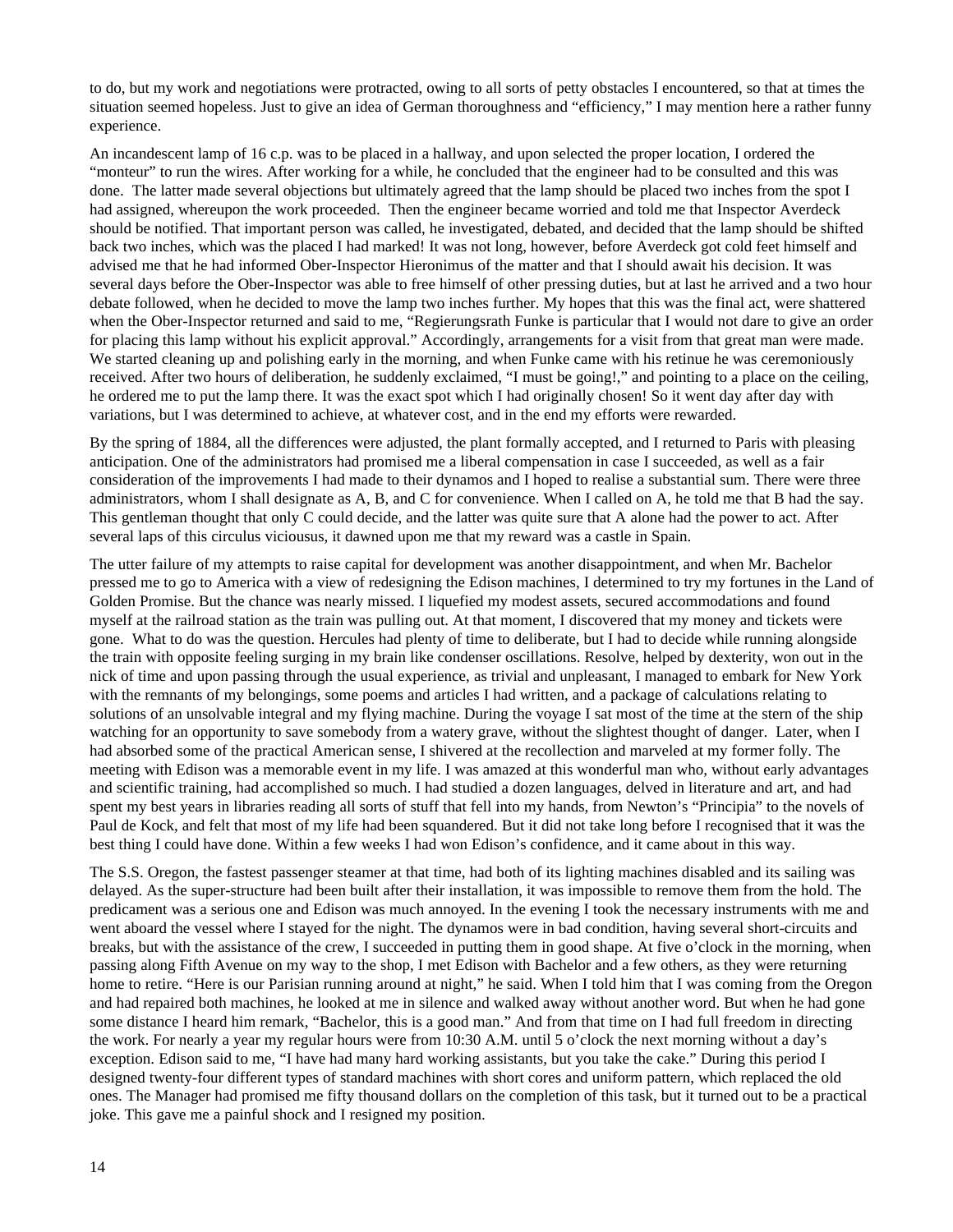Immediately thereafter, some people approached me with the proposal of forming an arc light company under my name, to which I agreed. Here finally, was an opportunity to develop the motor, but when I broached the subject to my new associates they said, "No, we want the arc lamp. We don't care for this alternating current of yours." In 1886 my system of arc lighting was perfected and adopted for factory and municipal lighting, and I was free, but with no other possession than a beautifully engraved certificate of stock of hypothetical value. Then followed a period of struggle in the new medium for which I was not fitted, but the reward came in the end, and in April, 1887, the TESLA Electric Co. was organised, providing a laboratory and facilities. The motors I built there were exactly as I had imagined them. I made no attempt to improve the design, but merely reproduced the pictures as they appeared to my vision and the operation was always as I expected.

In the early part of 1888, an arrangement was made with the Westinghouse Company for the manufacture of the motors on a large scale. But great difficulties had still to be overcome. My system was based on the use of low frequency currents and the Westinghouse experts had adopted 133 cycles with the objects of securing advantages in transformation. They did not want to depart with their standard forms of apparatus and my efforts had to be concentrated upon adapting the motor to these conditions. Another necessity was to produce a motor capable of running efficiently at this frequency on two wire, which was not an easy accomplishment.

At the close of 1889, however, my services in Pittsburgh being no longer essential, I returned to New York and resumed experimental work in a Laboratory on Grand Street, where I began immediately the design of high-frequency machines. The problems of construction in this unexplored field were novel and quite peculiar, and I encountered many difficulties. I rejected the inductor type, fearing that it might not yield perfect sine waves, which were so important to resonant action. Had it not been for this, I could have saved myself a great deal of labour. Another discouraging feature of the highfrequency alternator seemed to be the inconstancy of speed which threatened to impose serious limitations to its use. I had already noted in my demonstrations before the American Institution of Electrical Engineers, that several times the tune was lost, necessitating readjustment, and did not yet foresee what I discovered long afterwards, - a means of operating a machine of this kind at a speed constant to such a degree as not to vary more than a small fraction of one revolution between the extremes of load. From many other considerations, it appeared desirable to invent a simpler device for the production of electric oscillations.

In 1856, Lord Kelvin had exposed the theory of the condenser discharge, but no practical application of that important knowledge was made. I saw the possibilities and undertook the development of induction apparatus on this principle. My progress was so rapid as to enable me to exhibit at my lecture in 1891, a coil giving sparks of five inches. On that occasion I frankly told the engineers of a defect involved in the transformation by the new method, namely, the loss in the spark gap. Subsequent investigation showed that no matter what medium is employed, -be it air, hydrogen, mercury vapour, oil, or a stream of electrons, the efficiency is the same. It is a law very much like the governing of the conversion of mechanical energy. We may drop a weight from a certain height vertically down, or carry it to the lower level along any devious path; it is immaterial insofar as the amount of work is concerned. Fortunately however, this drawback is not fatal, as by proper proportioning of the resonant, circuits of an efficiency of 85 percent is attainable. Since my early announcement of the invention, it has come into universal use and wrought a revolution in many departments, but a still greater future awaits it.

When in 1900 I obtained powerful discharges of 1,000 feet and flashed a current around the globe, I was reminded of the first tiny spark I observed in my Grand Street laboratory and was thrilled by sensations akin to those I felt when I discovered the rotating magnetic field.

#### Chapter 5.

As I review the events of my past life I realise how subtle are the influences that shape our destinies. An incident of my youth may serve to illustrate. One winter's day I managed to climb a steep mountain, in company with other boys. The snow was quite deep and a warm southerly wind made it just suitable for our purpose. We amused ourselves by throwing balls which would roll down a certain distance, gathering more or less snow, and we tried to out-do one another in this sport. Suddenly a ball was seen to go beyond the limit, swelling to enormous proportions until it became as big as a house and plunged thundering into the valley below with a force that made the ground tremble. I looked on spell-bound incapable of understanding what had happened. For weeks afterward the picture of the avalanche was before my eyes and I wondered how anything so small could grow to such an immense size.

Ever since that time the magnification of feeble actions fascinated me, and when, years later, I took up the experimental study of mechanical and electrical resonance, I was keenly interested from the very start. Possibly, had it not been for that early powerful impression I might not have followed up the little spark I obtained with my coil and never developed my best invention, the true history of which I will tell.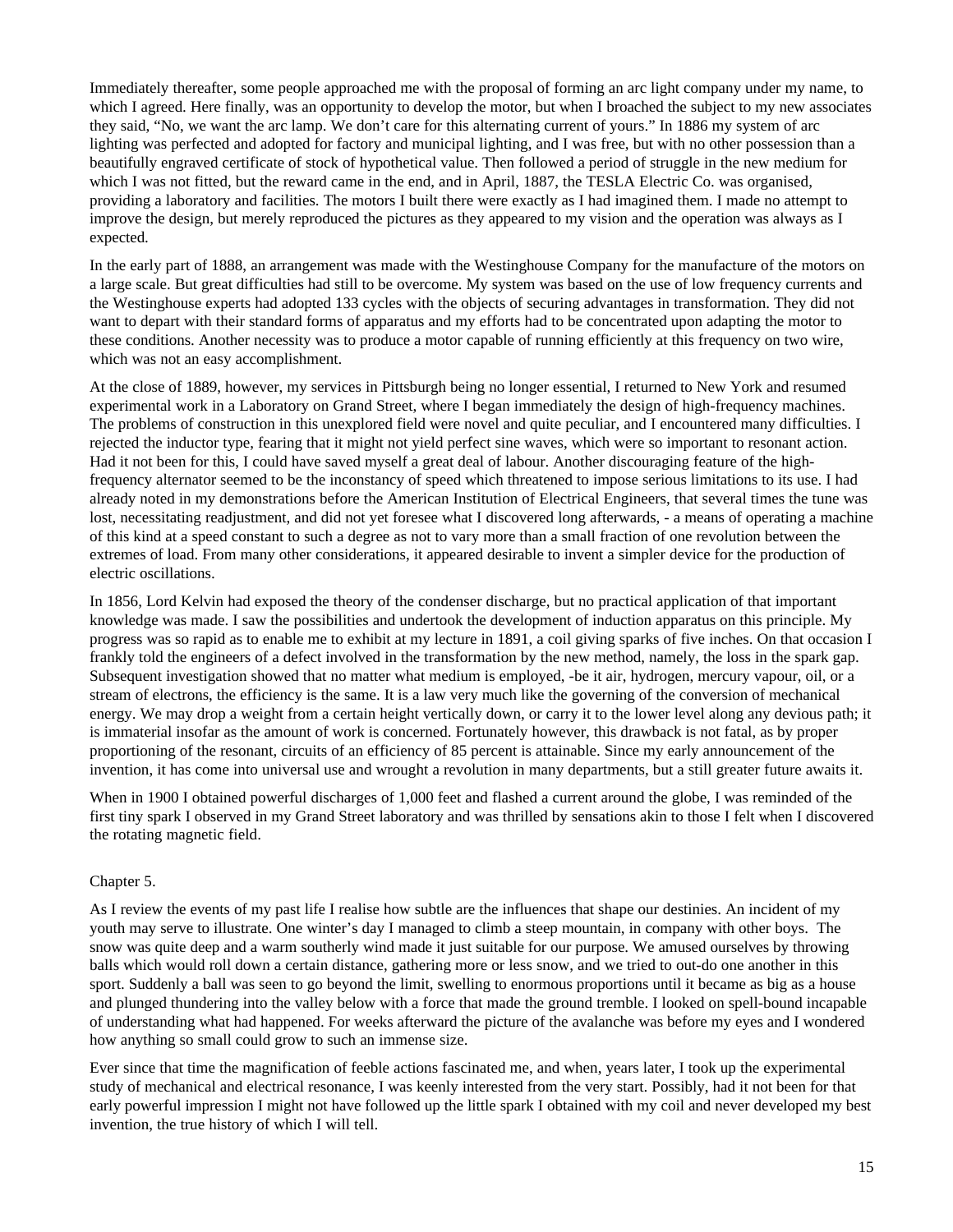Many technical men, very able in their special departments, but dominated by a pedantic spirit and near-sighted, have asserted that excepting the induction motor, I have given the world little of practical use. This is a grievous mistake. A new idea must not be judged by its immediate results. My alternating system of power transmission came at a psychological moment, as a long sought answer to pressing industrial questions, and although considerable resistance had to be overcome and opposing interests reconciled, as usual, the commercial introduction could not be long delayed. Now, compare this situation with that confronting my turbines, for example. One should think that so simple and beautiful an invention, possessing many features of an ideal motor, should be adopted at once and, undoubtedly, it would under similar conditions. But the prospective effect of the rotating field was not to render worthless existing machinery; on the contrary, it was to give it additional value. The system lent itself to new enterprise as well as to improvement of the old. My turbine is an advance of a character entirely different. It is a radical departure in the sense that its success would mean the abandonment of the antiquated types of prime movers on which billions of dollars have been spent. Under such circumstances, the progress must needs be slow and perhaps the greatest impediment is encountered in the prejudicial opinions created in the minds of experts by organised opposition.

Only the other day, I had a disheartening experience when I met my friend and former assistant, Charles F. Scott, now professor of Electric Engineering at Yale. I had not seen him for a long time and was glad to have an opportunity for a little chat at my office. Our conversation, naturally enough, drifted on my turbine and I became heated to a high degree. "Scott," I exclaimed, carried away by the vision of a glorious future, "My turbine will scrap all the heat engines in the world." Scott stroked his chin and looked away thoughtfully, as though making a mental calculation. "That will make quite a pile of scrap," he said, and left without another word!

These and other inventions of mine, however, were nothing more than steps forward in a certain directions. In evolving them, I simply followed the inborn instinct to improve the present devices without any special thought of our far more imperative necessities. The "Magnifying Transmitter" was the product of labours extending through years, having for their chief object, the solution of problems which are infinitely more important to mankind than mere industrial development.

If my memory serves me right, it was in November, 1890, that I performed a laboratory experiment which was one of the most extraordinary and spectacular ever recorded in the annal of Science. In investigating the behaviour of high frequency currents, I had satisfied myself that an electric field of sufficient intensity could be produced in a room to light up electrodeless vacuum tubes. Accordingly, a transformer was built to test the theory and the first trial proved a marvelous success. It is difficult to appreciate what those strange phenomena meant at the time. We crave for new sensations, but soon become indifferent to them. The wonders of yesterday are today common occurrences. When my tubes were first publicly exhibited, they were viewed with amazement impossible to describe. From all parts of the world, I received urgent invitations and numerous honours and other flattering inducements were offered to me, which I declined. But in 1892 the demand became irresistible and I went to London where I delivered a lecture before the institution of Electrical Engineers.

It has been my intention to leave immediately for Paris in compliance with a similar obligation, but Sir James Dewar insisted on my appearing before the Royal Institution. I was a man of firm resolve, but succumbed easily to the forceful arguments of the great Scotchman. He pushed me into a chair and poured out half a glass of a wonderful brown fluid which sparkled in all sorts of iridescent colours and tasted like nectar. "Now," said he, "you are sitting in Faraday's chair and you are enjoying whiskey he used to drink." (Which did not interest me very much, as I had altered my opinion concerning strong drink). The next evening I have a demonstration before the Royal Institution, at the termination of which, Lord Rayleigh addressed the audience and his generous words gave me the first start in these endeavours. I fled from London and later from Paris, to escape favours showered upon me, and journeyed to my home, where I passed through a most painful ordeal and illness.

Upon regaining my health, I began to formulate plans for the resumption of work in America. Up to that time I never realised that I possessed any particular gift of discovery, but Lord Rayleigh, whom I always considered as an ideal man of science, had said so and if that was the case, I felt that I should concentrate on some big idea.

At this time, as at many other times in the past, my thoughts turned towards my Mother's teaching. The gift of mental power comes from God, Divine Being, and if we concentrate our minds on that truth, we become in tune with this great power. My Mother had taught me to seek all truth in the Bible; therefore I devoted the next few months to the study of this work.

One day, as I was roaming the mountains, I sought shelter from an approaching storm. The sky became overhung with heavy clouds, but somehow the rain was delayed until, all of a sudden, there was a lightening flash and a few moments after, a deluge. This observation set me thinking. It was manifest that the two phenomena were closely related, as cause and effect, and a little reflection led me to the conclusion that the electrical energy involved in the precipitation of the water was inconsiderable, the function of the lightening being much like that of a sensitive trigger. Here was a stupendous possibility of achievement. If we could produce electric effects of the required quality, this whole planet and the conditions of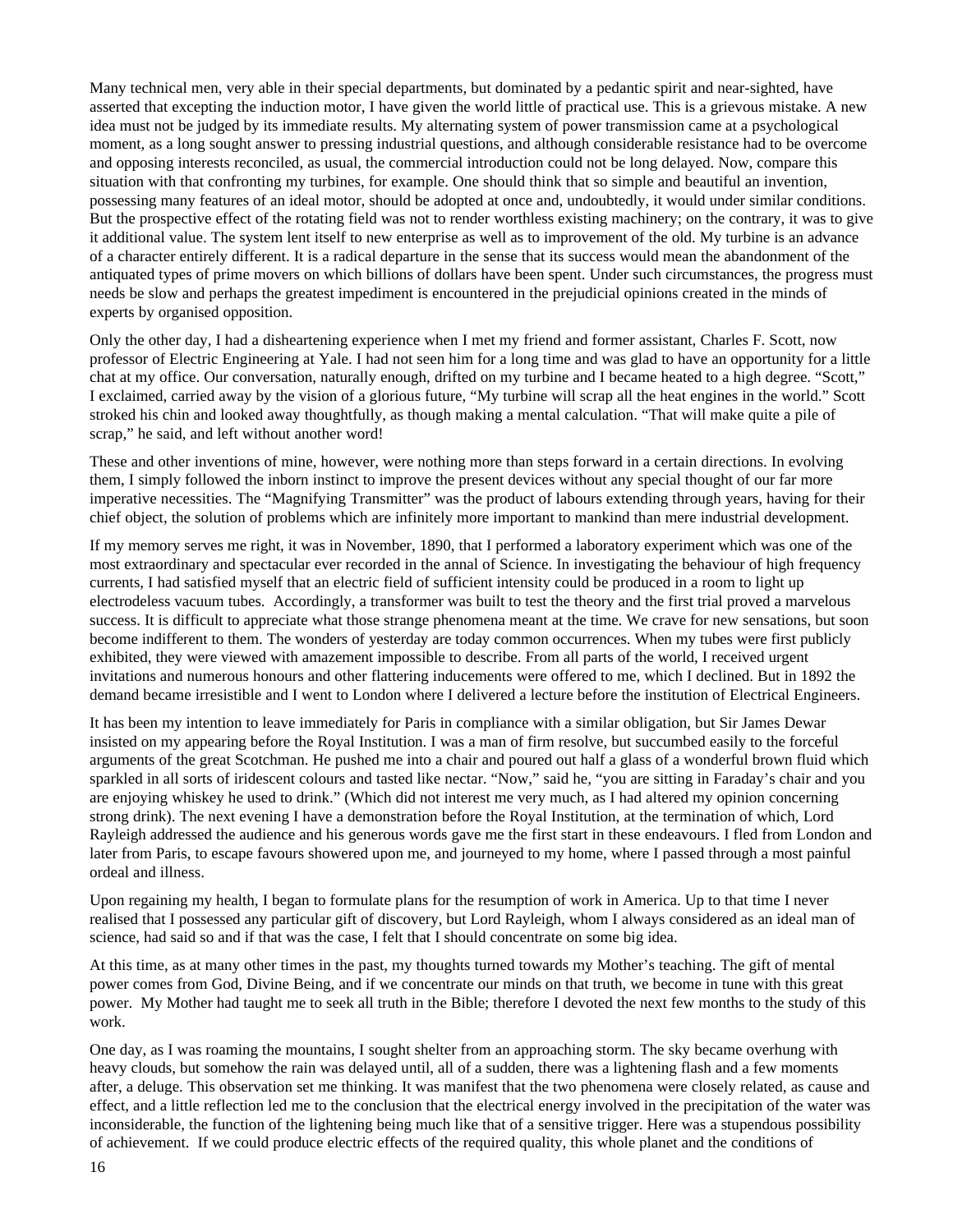existence on it could be transformed. The sun raises the water of the oceans and winds drive it to distant regions where it remains in a state of most delicate balance. If it were in our power to upset it when and wherever desired, this might life sustaining stream could be at will controlled. We could irrigate arid deserts, create lakes and rivers, and provide motive power in unlimited amounts. This would be the most efficient way of harnessing the sun to the uses of man. The consummation depended on our ability to develop electric forces of the order of those in nature.

It seemed a hopeless undertaking, but I made up my mind to try it and immediately on my return to the United States in the summer of 1892, after a short visit to my friends in Watford, England; work was begun which was to me all the more attractive, because a means of the same kind was necessary for the successful transmission of energy without wires.

At this time I made a further careful study of the Bible, and discovered the key in Revelation. The first gratifying result was obtained in the spring of the succeeding year, when I reaching a tension of about 100,000,000 volts—one hundred million volts—with my conical coil, which I figured was the voltage of a flash of lightening. Steady progress was made until the destruction of my laboratory by fire, in 1895, as may be judged from an article by T.C. Martin which appeared in the April number of the Century Magazine. This calamity set me back in many ways and most of that year had to be devoted to planning and reconstruction. However, as soon as circumstances permitted, I returned to the task.

Although I knew that higher electric-motive forces were attainable with apparatus of larger dimensions, I had an instinctive perception that the object could be accomplished by the proper design of a comparatively small and compact transformer. In carrying on tests with a secondary in the form of flat spiral, as illustrated in my patents, the absence of streamers surprised me, and it was not long before I discovered that this was due to the position of the turns and their mutual action. Profiting from this observation, I resorted to the use of a high tension conductor with turns of considerable diameter, sufficiently separated to keep down the distributed capacity, while at the same time preventing undue accumulation of the charge at any point. The application of this principle enabled me to produce pressures of over 100,000,000 volts, which was about the limit obtainable without risk of accident. A photograph of my transmitter built in my laboratory at Houston Street, was published in the Electrical Review of November, 1898.

In order to advance further along this line, I had to go into the open, and in the spring of 1899, having completed preparations for the erection of a wireless plant, I went to Colorado where I remained for more than one year. Here I introduced other improvements and refinements which made it possible to generate currents of any tension that may be desired. Those who are interested will find some information in regard to the experiments I conducted there in my article, "The Problem of Increasing Human Energy," in the Century Magazine of June 1900, to which I have referred on a previous occasion.

I will be quite explicit on the subject of my magnifying transformer so that it will be clearly understood. In the first place, it is a resonant transformer, with a secondary in which the parts, charged to a high potential, are of considerable area and arranged in space along ideal enveloping surfaces of very large radii of curvature, and at proper distances from one another, thereby insuring a small electric surface density everywhere, so that no leak can occur even if the conductor is bare. It is suitable for any frequency, from a few to many thousands of cycles per second, and can be used in the production of currents of tremendous volume and moderate pressure, or of smaller amperage and immense electromotive force. The maximum electric tension is merely dependent on the curvature of the surfaces on which the charged elements are situated and the area of the latter. Judging from my past experience there is no limit to the possible voltage developed; any amount is practicable. On the other hand, currents of many thousands of amperes may be obtained in the antenna. A plant of but very moderate dimensions is required for such performances. Theoretically, a terminal of less than 90 feet in diameter is sufficient to develop an electromotive force of that magnitude, while for antenna currents of from 2,000-4,000 amperes at the usual frequencies, it need not be larger than 30 feet in diameter. In a more restricted meaning, this wireless transmitter is one in which the Hertzwave radiation is an entirely negligible quantity as compared with the whole energy, under which condition the damping factor is extremely small and an enormous charge is stored in the elevated capacity. Such a circuit may then be excited with impulses of any kind, even of low frequency and it will yield sinusoidal and continuous oscillations like those of an alternator. Taken in the narrowest significance of the term, however, it is a resonant transformer which, besides possessing these qualities, is accurately proportioned to fit the globe and its electrical constants and properties, by virtue of which design it becomes highly efficient and effective in the wireless transmission of energy. Distance is then ABSOLUTELY ELIMINATED, THERE BEING NO DIMINUATION IN THE INTENSITY of the transmitted impulses. It is even possible to make the actions increase with the distance from the plane, according to an exact mathematical law. This invention was one of a number comprised in my "World System" of wireless transmission which I undertook to commercialise on my return to New York in 1900.

As to the immediate purposes of my enterprise, they were clearly outlined in a technical statement of that period from which I quote, "The world system has resulted from a combination of several original discoveries made by the inventor in the course of long continued research and experimentation. It makes possible not only the instantaneous and precise wireless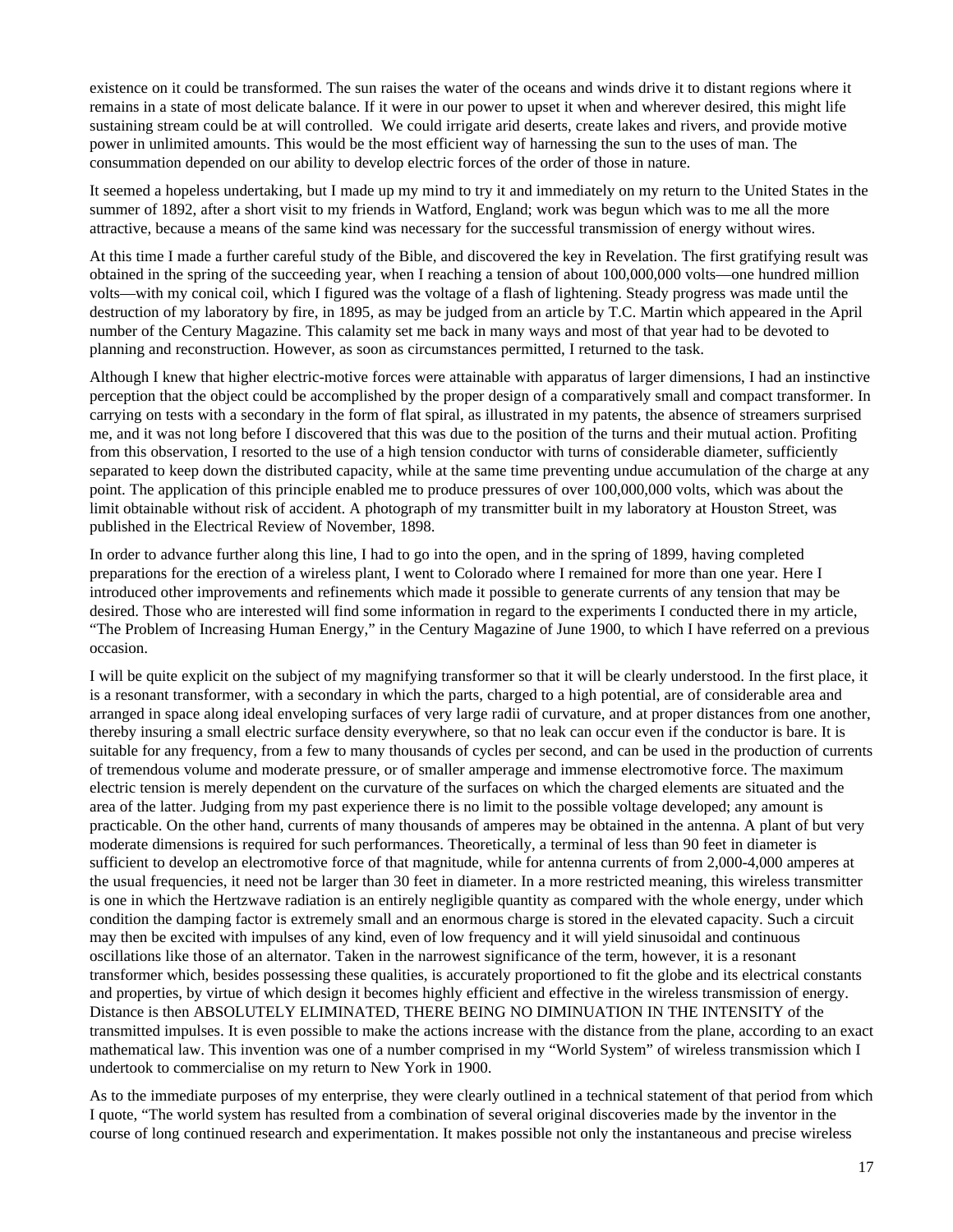transmission of any kind of signals, messages or characters, to all parts of the world, but also the inter-connection of the existing telegraph, telephone, and other signal stations without any change in their present equipment. By its means, for instance, a telephone subscriber here may call up and talk to any other subscriber on the Earth. An inexpensive receiver, not bigger than a watch, will enable him to listen anywhere, on land or sea, to a speech delivered or music played in some other place, however distant."

These examples are cited merely to give an idea of the possibilities of this great scientific advance, which annihilates distance and makes that perfect natural conductor, the Earth, available for all the innumerable purposes which human ingenuity has found for a line-wire. One far-reaching result of this is that any device capable of being operated through one or more wires (at a distance obviously restricted) can likewise be actuated, without artificial conductors and with the same facility and accuracy, at distances to which there are no limits other than those imposed by the physical dimensions of the earth. Thus, not only will entirely new fields for commercial exploitation be opened up by this ideal method of transmission, but the old ones vastly extended. The World System is based on the application of the following import and inventions and discoveries:

- 1) The Tesla Transformer: This apparatus is in the production of electrical vibrations as revolutionary as gunpowder was in warfare. Currents many times stronger than any ever generated in the usual ways and sparks over one hundred feet long, have been produced by the inventor with an instrument of this kind.
- 2) The Magnifying Transmitter: This is Tesla's best invention, a peculiar transformer specially adapted to excite the earth, which is in the transmission of electrical energy when the telescope is in astronomical observation. By the use of this marvelous device, he has already set up electrical movements of greater intensity than those of lightening and passed a current, sufficient to light more than two hundred incandescent lamps, around the Earth.
- 3) The Tesla Wireless System: This system comprises a number of improvements and is the only means known for transmitting economically electrical energy to a distance without wires. Careful tests and measurements in connection with an experimental station of great activity, erected by the inventor in Colorado, have demonstrated that power in any desired amount can be conveyed, clear across the Globe if necessary, with a loss not exceeding a few per cent.
- 4) The Art of Individualisation: This invention of Tesla is to primitive Tuning, what refined language is to unarticulated expression. It makes possible the transmission of signals or messages absolutely secret and exclusive both in the active and passive aspect, that is, non-interfering as well as non-interferable. Each signal is like an individual of unmistakable identity and there is virtually no limit to the number of stations or instruments which can be simultaneously operated without the slightest mutual disturbance.
- 5) The Terrestrial Stationary Waves: This wonderful discovery, popularly explained, means that the Earth is responsive to electrical vibrations of definite pitch, just as a tuning fork to certain waves of sound. These particular electrical vibrations, capable of powerfully exciting the Globe, lend themselves to innumerable uses of great importance commercially and in many other respects. The "first World System" power plant can be put in operation in nine months. With this power plant, it will be practicable to attain electrical activities up to ten million horse-power and it is designed to serve for as many technical achievements as are possible without due expense. Among these are the following:
- 1) The inter-connection of existing telegraph exchanges or offices all over the world;
- 2) The establishment of a secret and non-interferable government telegraph service;
- 3) The inter-connection of all present telephone exchanges or offices around the Globe;
- 4) The universal distribution of general news by telegraph or telephone, in conjunction with the Press;
- 5) The establishment of such a "World System" of intelligence transmission for exclusive private use;
- 6) The inter-connection and operation of all stock tickers of the world;
- 7) The establishment of a World system—of musical distribution, etc.;
- 8) The universal registration of time by cheap clocks indicating the hour with astronomical precision and requiring no attention whatever;
- 9) The world transmission of typed or hand-written characters, letters, checks, etc.;
- 10) The establishment of a universal marine service enabling the navigators of all ships to steer perfectly without compass, to determine the exact location, hour and speak; to prevent collisions and disasters, etc.;
- 11) The inauguration of a system of world printing on land and sea;
- 12) The world reproduction of photographic pictures and all kinds of drawings or records..."

I also proposed to make demonstration in the wireless transmission of power on a small scale, but sufficient to carry conviction. Besides these, I referred to other and incomparably more important applications of my discoveries which will be disclosed at some future date. A plant was built on Long Island with a tower 187 feet high, having a spherical terminal about 68 feet in diameter. These dimensions were adequate for the transmission of virtually any amount of energy. Originally, only from 200 to 300 K.W. were provided, but I intended to employ later several thousand horsepower. The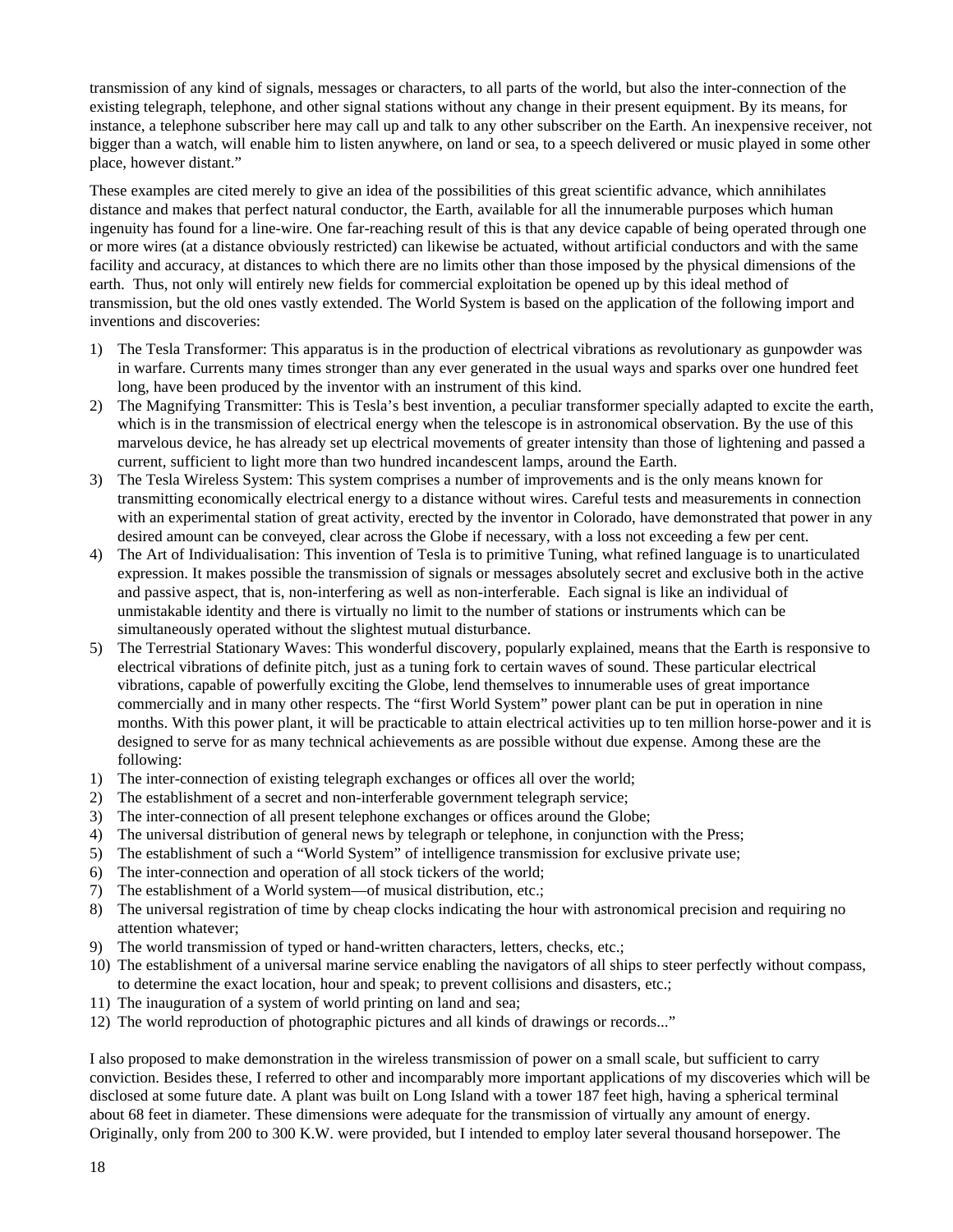transmitter was to emit a wave-complex of special characteristics and I had devised a unique method of telephonic control of any amount of energy. The tower was destroyed two years ago (1917) but my projects are being developed and another one, improved in some features will be constructed.

On this occasion I would contradict the widely circulated report that the structure was demolished by the Government, which owing to war conditions, might have created prejudice in the minds of those who may not know that the papers, which thirty years ago conferred upon me the honour of American citizenship, are always kept in a safe, while my orders, diplomas, degrees, gold medals and other distinctions are packed away in old trunks. If this report had a foundation, I would have been refunded a large sum of money which I expended in the construction of the tower. On the contrary, it was in the interest of the Government to preserver it, particularly as it would have made possible, to mention just one valuable result, the location of a submarine in any part of the world. My plant, services, and all my improvements have always been at the disposal of the officials and ever since the outbreak of the European conflict, I have been working at a sacrifice on several inventions of mine relating to aerial navigation, ship propulsion and wireless transmission, which are of the greatest importance to the country. Those who are well informed know that my ideas have revolutionised the industries of the United States and I am not aware that there lives an inventor who has been, in this respect, as fortunate as myself, -- especially as regards the use of his improvements in the war.

I have refrained from publicly expressing myself on this subject before, as it seemed improper to dwell on personal matters while all the world was in dire trouble. I would add further, in view of various rumours which have reached me, that Mr. J. Pierpont Morgan did not interest himself with me in a business way, but in the same large spirit in which he has assisted many other pioneers. He carried out his generous promise to the letter and it would have been most unreasonable to expect from him anything more. He had the highest regard for my attainments and gave me every evidence of his complete faith in my ability to ultimately achieve what I had set out to do. I am unwilling to accord to some small-minded and jealous individuals the satisfaction of having thwarted my efforts. These men are to me nothing more than microbes of a nasty disease. My project was retarded by laws of nature. The world was not prepared for it. It was too far ahead of time, but the same laws will prevail in the end and make it a triumphal success.

#### Chapter 6.

No subject to which I have ever devoted myself has called for such concentration of mind, and strained to so dangerous a degree the finest fibres of my brain, as the systems of which the Magnifying transmitter is the foundation. I put all the intensity and vigour of youth in the development of the rotating field discoveries, but those early labours were of a different character. Although strenuous in the extreme, they did not involve that keen and exhausting discernment which had to be exercised in attacking the many problems of the wireless.

Despite my rare physical endurance at that period, the abused nerves finally rebelled and I suffered a complete collapse, just as the consummation of the long and difficult task was almost in sight. Without doubt I would have paid a greater penalty later, and very likely my career would have been prematurely terminated, had not providence equipped me with a safety device, which seemed to improve with advancing years and unfailingly comes to play when my forces are at an end. So long as it operates I am safe from danger, due to overwork, which threatens other inventors, and incidentally, I need no vacations which are indispensable to most people. When I am all but used up, I simply do as the darkies who "naturally fall asleep while white folks worry."

To venture a theory out of my sphere, the body probably accumulates little by little a definite quantity of some toxic agent and I sink into a nearly lethargic state which lasts half an hour to the minute. Upon awakening I have the sensation as though the events immediately preceding had occurred very long ago, and if I attempt to continue the interrupted train of thought I feel veritable nausea. Involuntarily, I then turn to other and am surprised at the freshness of the mind and ease with which I overcome obstacles that had baffled me before. After weeks or months, my passion for the temporarily abandoned invention returns and I invariably find answers to all the vexing questions, with scarcely any effort. In this connection, I will tell of an extraordinary experience which may be of interest to students of psychology.

I had produced a striking phenomenon with my grounded transmitter and was endeavouring to ascertain its true significance in relation to the currents propagated through the earth. It seemed a hopeless undertaking, and for more than a year I worked unremittingly, but in vain. This profound study so entirely absorbed me, that I became forgetful of everything else, even of my undermined health. At last, as I was at the point of breaking down, nature applied the preservative inducing lethal sleep. Regaining my senses, I realised with consternation that I was unable to visualise scenes from my life except those of infancy, the very first ones that had entered my consciousness. Curiously enough, these appeared before my vision with startling distinctness and afforded me welcome relief. Night after night, when retiring, I would think of them and more and more of my previous existence was revealed. The image of my mother was always the principal figure in the spectacle that slowly unfolded, and a consuming desire to see her again gradually took possession of me. This feeling grew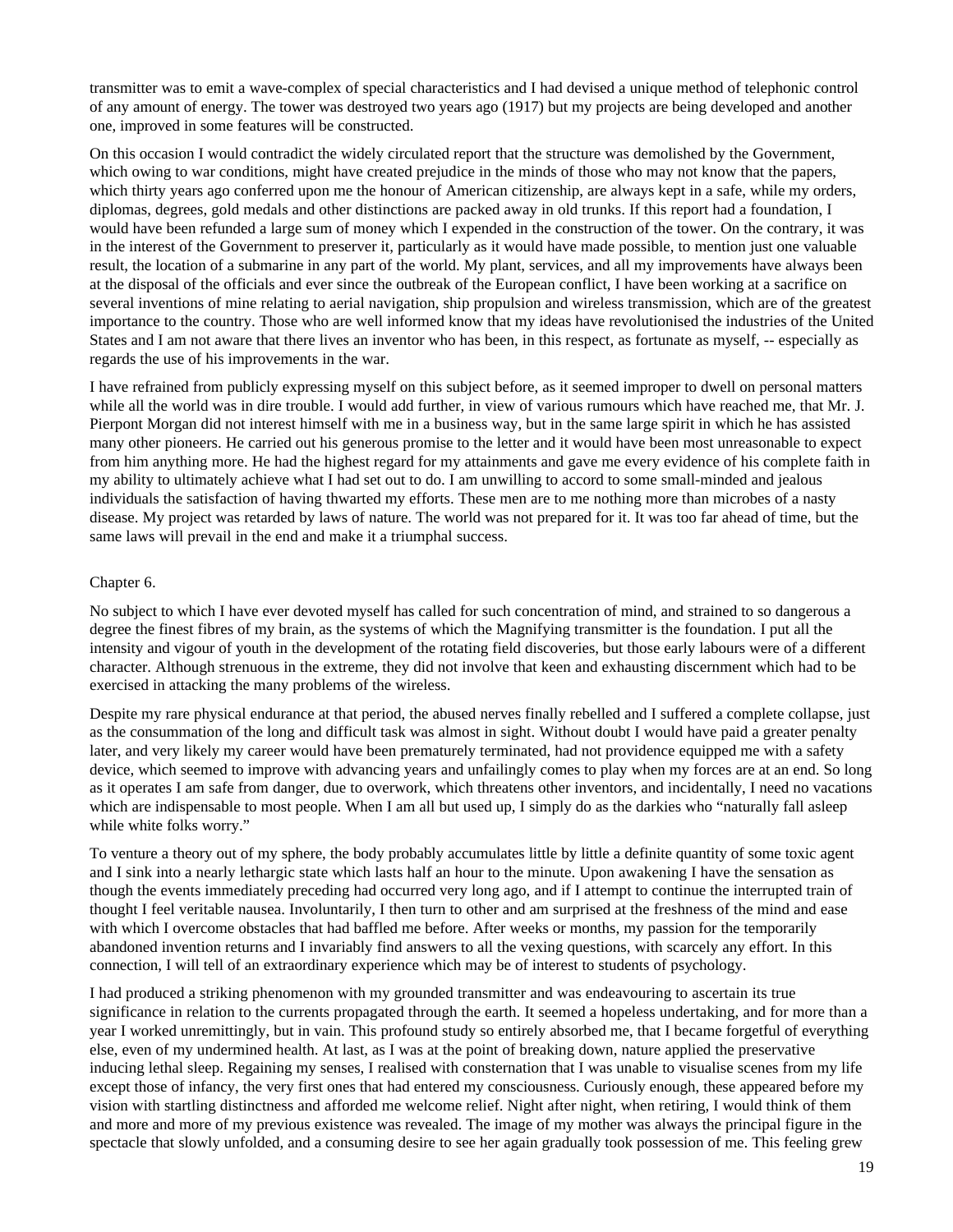so strong that I resolved to drop all work and satisfy my longing, but I found it too hard to break away from the laboratory, and several months elapsed during which I had succeeded in reviving all the impressions of my past life, up to the spring of 1892. In the next picture that came out of the mist of oblivion, I saw myself at the Hotel de la Paix in Paris, just coming to from one of my peculiar sleeping spells, which had been caused by prolonged exertion of the brain. Imagine the pain and distress I felt, when it flashed upon my mind that a dispatch was handed to me at that very moment, bearing the sad news that my mother was dying. I remembered how I made the long journey home without an hour of rest and how she passed away after weeks of agony.

It was especially remarkable that during all this period of partially obliterated memory, I was fully alive to everything touching on the subject of my research. I could recall the smallest detail and the least insignificant observations in my experiments and even recite pages of text and complex mathematical formulae.

My belief is firm in a law of compensation. The true rewards are ever in proportion to the labour and sacrifices made. This is one of the reasons why I feel certain that of all my inventions, the magnifying Transmitter will prove most important and valuable to future generations. I am prompted to this prediction, not so much by thoughts of the commercial and industrial revolution which it will surely bring about, but of the humanitation consequences of the many achievements it makes possible. Considerations of mere utility weigh little in the balance against the higher benefits of civilisation. We are confronted with portentous problems which can not be solved just by providing for our material existence, however abundantly. On the contrary, progress in this direction is fraught with hazards and perils not less menacing than those born from want and suffering. If we were to release the energy of atoms or discover some other way of developing cheap and unlimited power at any point on the globe, this accomplishment, instead of being a blessing, might bring disaster to mankind in giving rise to dissension and anarchy, which would ultimately result in the enthronement of the hated regime of force. The greatest good will come from technical improvements tending to unification and harmony, and my wireless transmitter is preeminently such. By its means, the human voice and likeness will be reproduced everywhere and factories driven thousands of miles from waterfalls furnishing power. Aerial machines will be propelled around the earth without a stop and the sun's energy controlled to create lakes and rivers for motive purposes and transformation of arid deserts into fertile land. Its introduction for telegraphic, telephonic and similar uses, will automatically cut out the statics and all other interferences which at present, impose narrow limits to the application of the wireless. This is a timely topic on which a few words might not be amiss.

During the past decade a number of people have arrogantly claimed that they had succeeded in doing away with this impediment. I have carefully examined all of the arrangements described and tested most of them long before they were publicly disclosed, but the finding was uniformly negative. Recent official statement from the U.S. Navy may, perhaps, have taught some beguilable news editors how to appraise these announcements at their real worth. As a rule, the attempts are based on theories so fallacious, that whenever they come to my notice, I can not help thinking in a light vein. Quite recently a new discovery was heralded, with a deafening flourish of trumpets, but it proved another case of a mountain bringing forth a mouse. This reminds me of an exciting incident which took place a year ago, when I was conducting my experiments with currents of high frequency.

Steve Brodie had just jumped off the Brooklyn Bridge. The feat has been vulgarised since by imitators, but the first report electrified New York. I was very impressionable then and frequently spoke of the daring printer. On a hot afternoon I felt the necessity of refreshing myself and stepped into one of the popular thirty thousand institutions of this great city, where a delicious twelve per cent beverage was served, which can now be had only by making a trip to the poor and devastated countries of Europe. The attendance was large and not over-distinguished and a matter was discussed which gave me an admirable opening for the careless remark, "This is what I said when I jumped off the bridge." No sooner had I uttered these words, than I felt like the companion of Timothens, in the poem of Schiller. In an instant there was pandemonium and a dozen voices cried, "It is Brodie!" I threw a quarter on the counter and bolted for the door, but the crowd was at my heels with yells, - "Stop, Steeve!", which must have been misunderstood, for many persons tried to hold me up as I ran frantically for my haven of refuge. By darting around corners I fortunately managed, through the medium of a fire escape, to reach the laboratory, where I threw off my coat, camouflaged myself as a hard-working blacksmith and started the forge. But these precautions proved unnecessary, as I had eluded my pursuers. For many years afterward, at night, when imagination turns into spectres the trifling troubles of the day, I often thought, as I tossed on the bed, what my fate would have been, had the mob caught me and found out that I was not Steve Brodie!

Now the engineer who lately gave an account before a technical body of a novel remedy against statics based on a "heretofore unknown law of nature," seems to have been as reckless as myself when he contended that these disturbances propagate up and down, while those of a transmitter proceed along the earth. It would mean that a condenser as this globe, with its gaseous envelope, could be charged and discharged in a manner quite contrary to the fundamental teachings propounded in every elemental text book of physics. Such a supposition would have been condemned as erroneous, even in Franklin's time, for the facts bearing on this were then well known and the identity between atmospheric electricity and that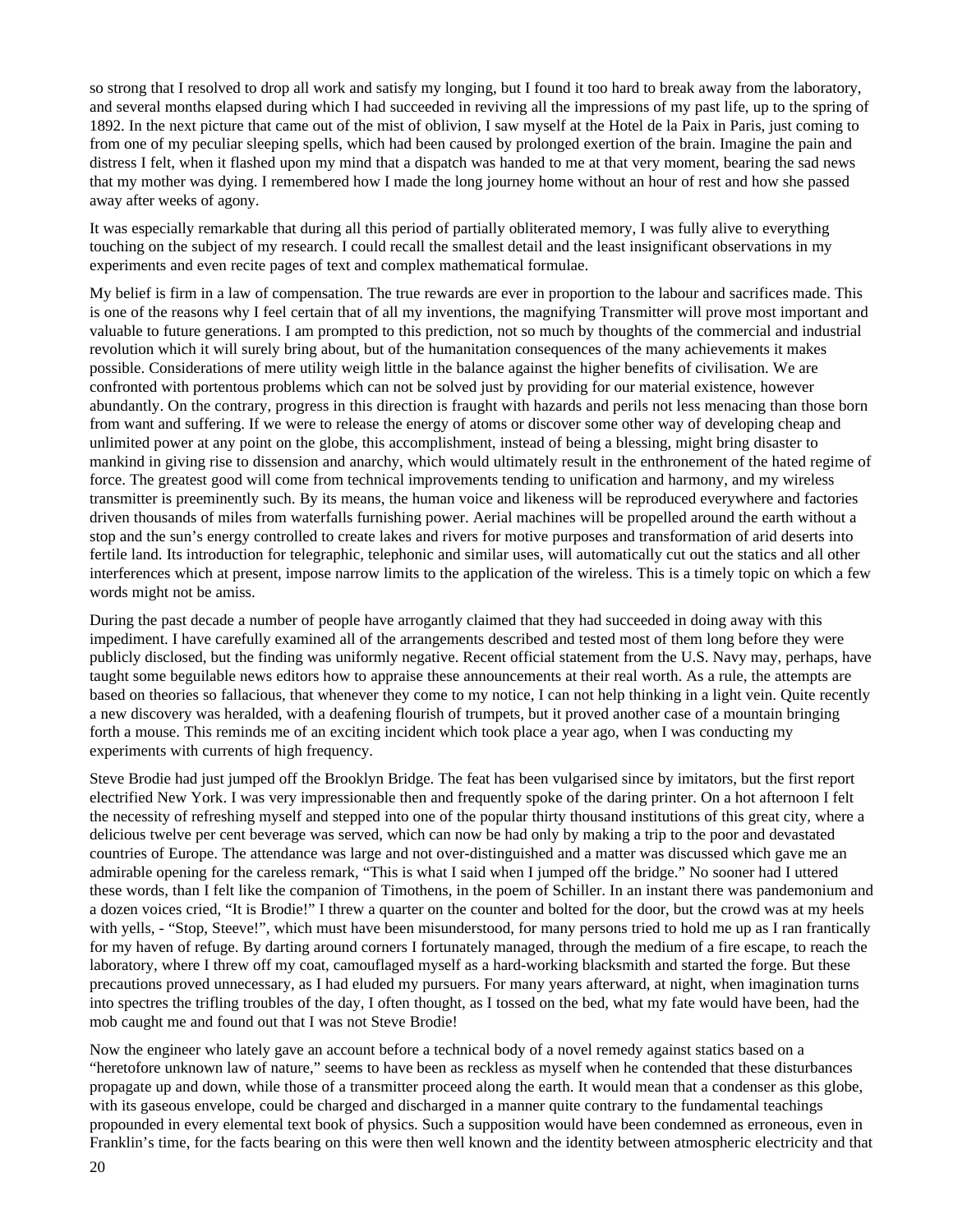developed by machines was fully established. Obviously, natural and artificial disturbances propagate through the earth and the air in exactly the same way, and both set up electromotive forces in the horizontal, as well as vertical sense. Interference can not be overcome by any such methods as were proposed. The truth is this: In the air the potential increases at the rate of about fifty volts per foot of elevation, owing to which there may be a difference of pressure amounting to twenty, or even forty thousand volts between the upper and lower ends of the antenna. The masses of the charged atmosphere are constantly in motion and give up electricity to the conductor, not continuously, but rather disruptively, this producing a grinding noise in a sensitive telephonic receiver. The higher the terminal and the greater the space encompassed by the wires, the more pronounced is the effect, but it must be understood that it is purely local and has little to do with the real trouble.

In 1900, while perfecting my wireless system, one form of apparatus compressed four antennae. These were carefully calibrated in the same frequency and connected in multiple with the object of magnifying the action in receiving from any direction. When I desired to ascertain the origin of the transmitted impulse, each diagonally situated pair was put in series with a primary coil energising the detector circuit. In the former case, the sound was loud in the telephone; in the latter it ceased, as expected, - the two antennae neutralising each other, but the true statics manifested themselves in both instances and I had to devise special preventives embodying different principles. By employing receivers connected to two points of the ground, as suggested by me long ago, this trouble caused by the charged air, which is very serious in the structures as now built, is nullified and besides, the liability of all kinds of interference is reduced to about one-half because of the directional character of the circuit. This was perfectly self-evident, but came as a revelation to some simple-minded wireless folks whose experience was confined to forms of apparatus that could have been improved with an axe, and they have been disposing of the bear's skin before killing him. If it were true that strays performed such antics, it would be easy to get rid of them by receiving without aerials. But, as a matter of fact, a wire buried in the ground which, conforming to this view, should be absolutely immune, is more susceptible to certain extraneous impulses than one placed vertically in the air. To state it fairly, a slight progress has been made, but not by virtue of any particular method or device. It was achieved simply by discerning the enormous structures, which are bad enough for transmission but wholly unsuitable for reception and adopting a more appropriate type of receiver. As I have said before, to dispose of this difficulty for good, a radical change must be made in the system and the sooner this is done the better.

It would be calamitous, indeed, if at this time when the art is in its infancy and the vast majority, not excepting even experts, have no conception of its ultimate possibilities, a measure would be rushed through the legislature making it a government monopoly. This was proposed a few weeks ago by Secretary Daniels and no doubt that distinguished official has made his appeal to the Senate and House of Representatives with sincere conviction. But universal evidence unmistakably shows that the best results are always obtained in healthful commercial competition. there are, however, exceptional reasons why wireless should be given the fullest freedom of development. In the first place, it offers prospects immeasurably greater and more vital to betterment of human life than any other invention or discovery in the history of man. Then again, it must be understood that this wonderful art has been, in its entirety, evolved here and can be called "American" with more right and propriety than the telephone, the incandescent lamp or the aeroplane.

Enterprising press agents and stock jobbers have been so successful in spreading misinformation, that even so excellent a periodical as the \*Scientific American\*, accords the chief credit to a foreign country. The Germans, of course, gave us the Hertz waves and the Russian, English, French and Italian experts were quick in using them for signaling purposes. It was an obvious application of the new agent and accomplished with the old classical and unimproved induction coil, scarcely anything more than another kind of heliography. The radius of transmission was very limited, the result attained of little value, and the Hertz oscillations, as a means for conveying intelligence, could have been advantageously replaced by sound waves, which I advocated in 1891. Moreover, all of these attempts were made three years after the basic principles of the wireless system, which is universally employed today, and its potent instrumentalities had been clearly described and developed in America.

No trace of those Hertzian appliances and methods remains today. We have proceeded in the very opposite direction and what has been done is the product of the brains and efforts of citizens of this country. The fundamental patents have expired and the opportunities are open to all. The chief argument of the Secretary is based on interference. According to his statement, reported in the New York Herald of July  $29<sup>th</sup>$ , signals from a powerful station can be intercepted in every village in the world. In view of this fact, which was demonstrated in my experiments in 1900, it would be of little use to impose restrictions in the United States.

As throwing light on this point, I may mention that only recently an odd looking gentleman called on me with the object of enlisting my services in the construction of world transmitters in some distant land. "We have no money," he said, "but carloads of solid gold, and we will give you a liberal amount." I told him that I wanted to see first what will be done with my inventions in America, and this ended the interview. But I am satisfied that some dark forces are at work, and as time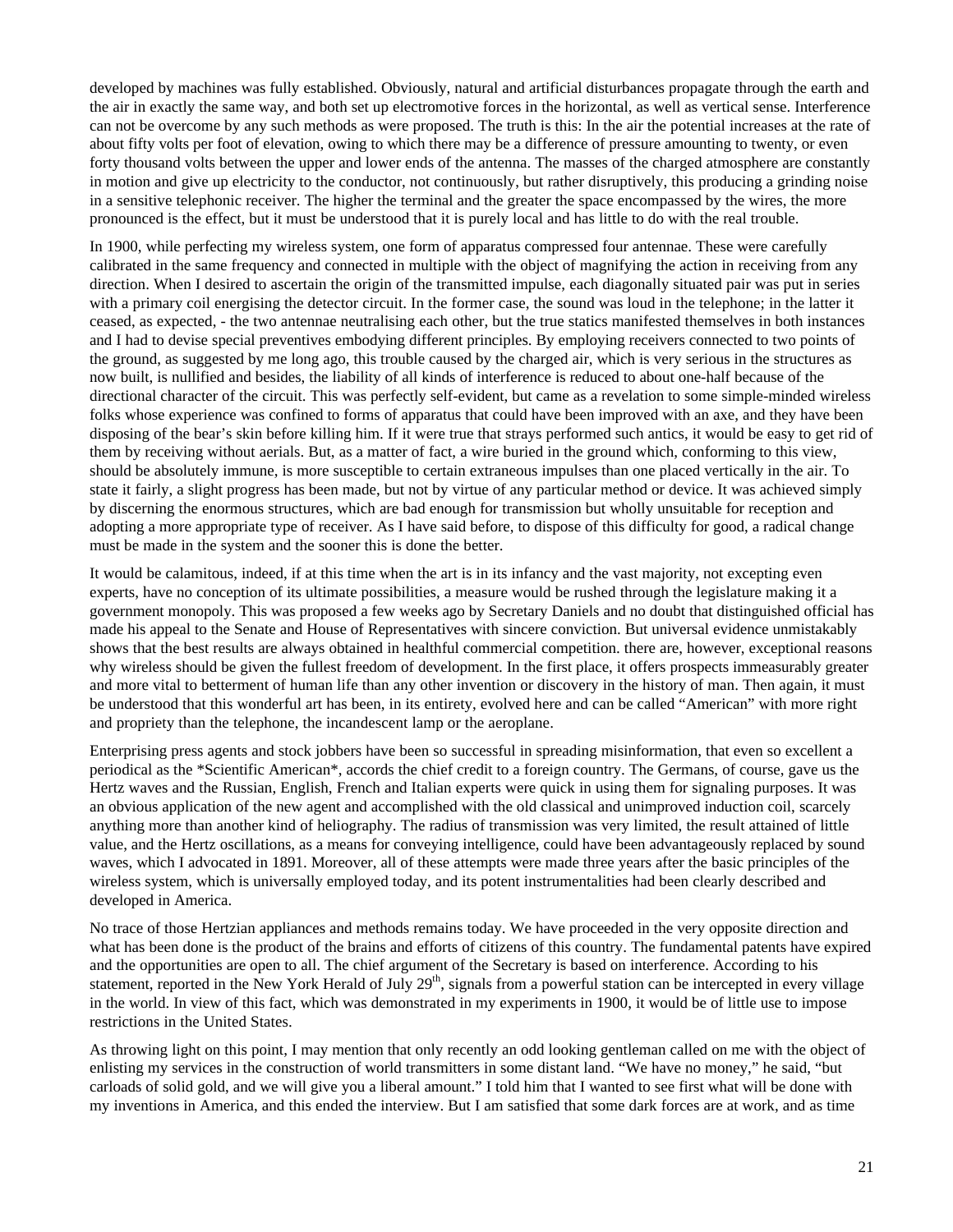goes on the maintenance of continuous communication will be rendered more difficult. The only remedy is a system immune against interruption. It has been perfected, it exists, and all that is necessary is to put it in operation.

The terrible conflict is still uppermost in the minds and perhaps the greatest importance will be attached to the magnifying Transmitter as a machine for attack and defence, more particularly in connection with TELAUTAMATICS. This invention is a logical outcome of observations begun in my boyhood and continued throughout my life. When the first results were published, the Electrical Review stated editorially that it would become one of the "most potent factors in the advance of civilisation of mankind." The time is not distant when this prediction will be fulfilled. In 1898 and 1900, it was offered by me to the Government and might have been adopted, were I one of those who would go to Alexander's shepherd when they want a favour from Alexander!

At that time I really thought that it would abolish war, because of its unlimited destructiveness and exclusion of the personal element of combat. But while I have not lost faith in its potentialities, my views have changed since. War can not be avoided until the physical cause for its recurrence is removed and this, in the last analysis, is the vast extent of the planet on which we live. Only though annihilation of distance in every respect, as the conveyance of intelligence, transport of passengers and supplies and transmission of energy will conditions be brought about some day, insuring permanency of friendly relations. What we now want most is closer contact and better understanding between individuals and communities all over the earth and the elimination of that fanatic devotion to exalted ideals of national egoism and pride, which is always prone to plunge the world into primeval barbarism and strife. No league or parliamentary act of any kind will ever prevent such a calamity. These are only new devices for putting the weak at the mercy of the strong.

I have expressed myself in this regard fourteen years ago, when a combination of a few leading governments, a sort of Holy alliance, was advocated by the late Andrew Carnegie, who may be fairly considered as the father of this idea, having given to it more publicity and impetus than anybody else prior to the efforts of the President. While it can not be denied that such aspects might be of material advantage to some less fortunate peoples, it can not attain the chief objective sought. Peace can only come as a natural consequence of universal enlightenment and merging of races, and we are still far from this blissful realisation, because few indeed, will admit the reality - that God made man in His image - in which case all earth men are alike. There is in fact but one race, of many colours. Christ is but one person, yet he is of all people, so why do some people think themselves better than some other people?

As I view the world of today, in the light of the gigantic struggle we have witnessed, I am filled with conviction that the interests of humanity would be best served if the United States remained true to its traditions, true to God whom it pretends to believe, and kept out of "entangling alliances." Situated as it is, geographically remote from the theatres of impending conflicts, without incentive to territorial aggrandisement, with inexhaustible resources and immense population thoroughly imbued with the spirit of liberty and right, this country is placed in a unique and privileged position. It is thus able to exert, independently, its colossal strength and moral force to the benefit of all, more judiciously and effectively, than as a member of a league.

I have dwelt on the circumstances of my early life and told of an affliction which compelled me to unremitting exercise of imagination and self-observation. This mental activity, at first involuntary under the pressure of illness and suffering, gradually became second nature and led me finally to recognise that I was but an automaton devoid of free will in thought and action and merely responsible to the forces of the environment. Our bodies are of such complexity of structure, the motions we perform are so numerous and involved and the external impressions on our sense organs to such a degree delicate and elusive, that it is hard for the average person to grasp this fact. Yet nothing is more convincing to the trained investigator than the mechanistic theory of life which had been, in a measure, understood and propounded by Descartes three hundred years ago. In his time many important functions of our organisms were unknown and especially with respect to the nature of light and the construction and operation of the eye, philosophers were in the dark.

In recent years the progress of scientific research in these fields has been such as to leave no room for a doubt in regard to this view on which many works have been published. One of its ablest and most eloquent exponents is, perhaps, Felix le Dantec, formerly assistant of Pasteur. Professor Jacques Loeb has performed remarkable experiments in heliotropism, clearly establishing the controlling power of light in lower forms of organisms and his latest book, "Forced Movements," is revelatory. But while men of science accept this theory simply as any other that is recognised, to me it is a truth which I hourly demonstrate by every act and thought of mine. The consciousness of the external impression prompting me to any kind of exertion, - physical or mental, is ever present in my mind. Only on very rare occasions, when I was in a state of exceptional concentration, have I found difficulty in locating the original impulse. The by far greater number of human beings are never aware of what is passing around and within them and millions fall victims of disease and die prematurely just on this account. The commonest, every-day occurrences appear to them mysterious and inexplicable. One may feel a sudden wave of sadness and rack his brain for an explanation, when he might have noticed that it was caused by a cloud cutting off the rays of the sun. He may see the image of a friend dear to him under conditions which he construes as very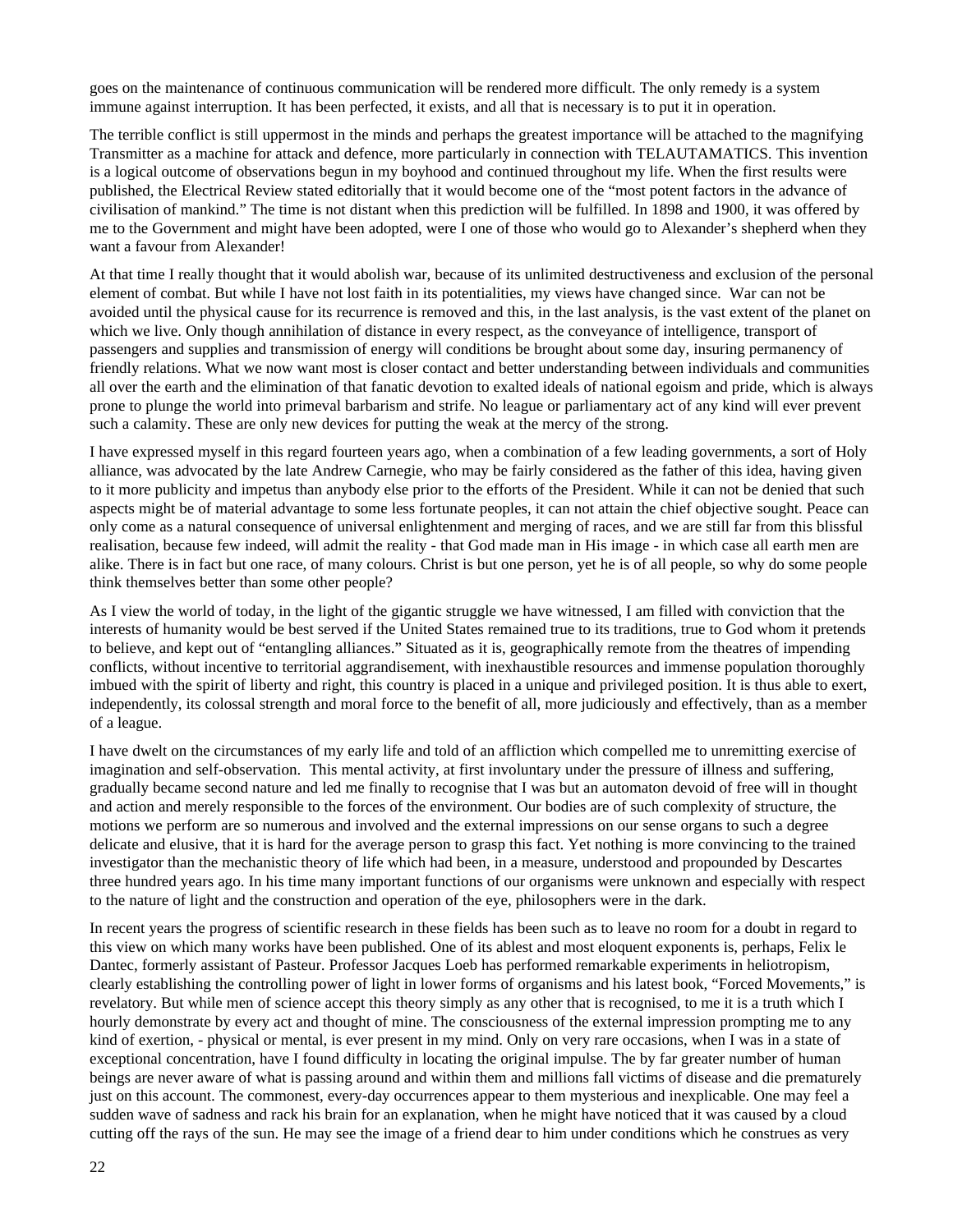peculiar, when only shortly before he has passed him in the street or seen his photograph somewhere. When he loses a collar button, he fusses and swears for an hour, being unable to visualise his previous actions and locate the object directly. Deficient observation is merely a form of ignorance and responsible for the many morbid notions and foolish ideas prevailing. There is not more than one out of every ten persons who does not believe in telepathy and other psychic manifestations, spiritualism and communion with the dead, and who would refuse to listen to willing or unwilling deceivers?

Just to illustrate how deeply rooted this tendency has become even among the clear-headed American population, I may mention a comical incident. Shortly before the war, when the exhibition of my turbines in this city elicited widespread comment in the technical papers, I anticipated that there would be a scramble among manufacturers to get hold of the invention and I had particular designs on that man from Detroit who has an uncanny faculty for accumulating millions. So confident was I, that he would turn up some day, that I declared this as certain to my secretary and assistants. Sure enough, one fine morning a body of engineers from the Ford Motor Company presented themselves with the request of discussing with me an important project. "Didn't I tell you?," I remarked triumphantly to my employees, and one of them said, "You are amazing, Mr. Tesla. Everything comes out exactly as you predict."

As soon as these hard-headed men were seated, I of course, immediately began to extol the wonderful features of my turbine, when the spokesman interrupted me and said, "We know all about this, but we are on a special errand. We have formed a psychological society for the investigation of psychic phenomena and we want you to join us in this undertaking." I suppose these engineers never knew how near they came to being fired out of my office.

Ever since I was told by some of the greatest men of the time, leaders in science whose names are immortal, that I am possessed of an unusual mind, I bent all my thinking faculties on the solution of great problems regardless of sacrifice. For many years I endeavoured to solve the enigma of death, and watched eagerly for every kind of spiritual indication. But only once in the course of my existence have I had an experience which momentarily impressed me as supernatural. It was at the time of my mother's death.

I had become completely exhausted by pain and long vigilance, and one night was carried to a building about two blocks from our home. As I lay helpless there, I thought that if my mother died while I was away from her bedside, she would surely give me a sign. Two or three months before, I was in London in company with my late friend, Sir William Crookes, when spiritualism was discussed and I was under the full sway of these thoughts. I might not have paid attention to other men, but was susceptible to his arguments as it was his epochal work on radiant matter, which I had read as a student, that made me embrace the electrical career. I reflected that the conditions for a look into the beyond were most favourable, for my mother was a woman of genius and particularly excelling in the powers of intuition. During the whole night every fibre in my brain was strained in expectancy, but nothing happened until early in the morning, when I fell in a sleep, or perhaps a swoon, and saw a cloud carrying angelic figures of marvelous beauty, one of whom gazed upon me lovingly and gradually assumed the features of my mother. The appearance slowly floated across the room and vanished, and I was awakened by an indescribably sweet song of many voices. In that instant a certitude, which no words can express, came upon me that my mother had just died. And that was true. I was unable to understand the tremendous weight of the painful knowledge I received in advance, and wrote a letter to Sir William Crookes while still under the domination of these impressions and in poor bodily health. When I recovered, I sought for a long time the external cause of this strange manifestation and, to my great relief, I succeeded after many months of fruitless effort.

I had seen the painting of a celebrated artist, representing allegorically one of the seasons in the form of a cloud with a group of angels which seemed to actually float in the air, and this had struck me forcefully. It was exactly the same that appeared in my dream, with the exception of my mother's likeness. The music came from the choir in the church nearby at the early mass of Easter morning, explaining everything satisfactorily in conformity with scientific facts.

This occurred long ago, and I have never had the faintest reason since to change my views on psychical and spiritual phenomena, for which there is no foundation. The belief in these is the natural outgrowth of intellectual development. Religious dogmas are no longer accepted in their orthodox meaning, but every individual clings to faith in a supreme power of some kind.

We all must have an ideal to govern our conduct and insure contentment, but it is immaterial whether it be one of creed, art, science, or anything else, so long as it fulfills the function of a dematerialising force. It is essential to the peaceful existence of humanity as a whole that one common conception should prevail. While I have failed to obtain any evidence in support of the contentions of psychologists and spiritualists, I have proved to my complete satisfaction the automatism of life, not only through continuous observations of individual actions, but even more conclusively through certain generalisations. these amount to a discovery which I consider of the greatest moment to human society, and on which I shall briefly dwell.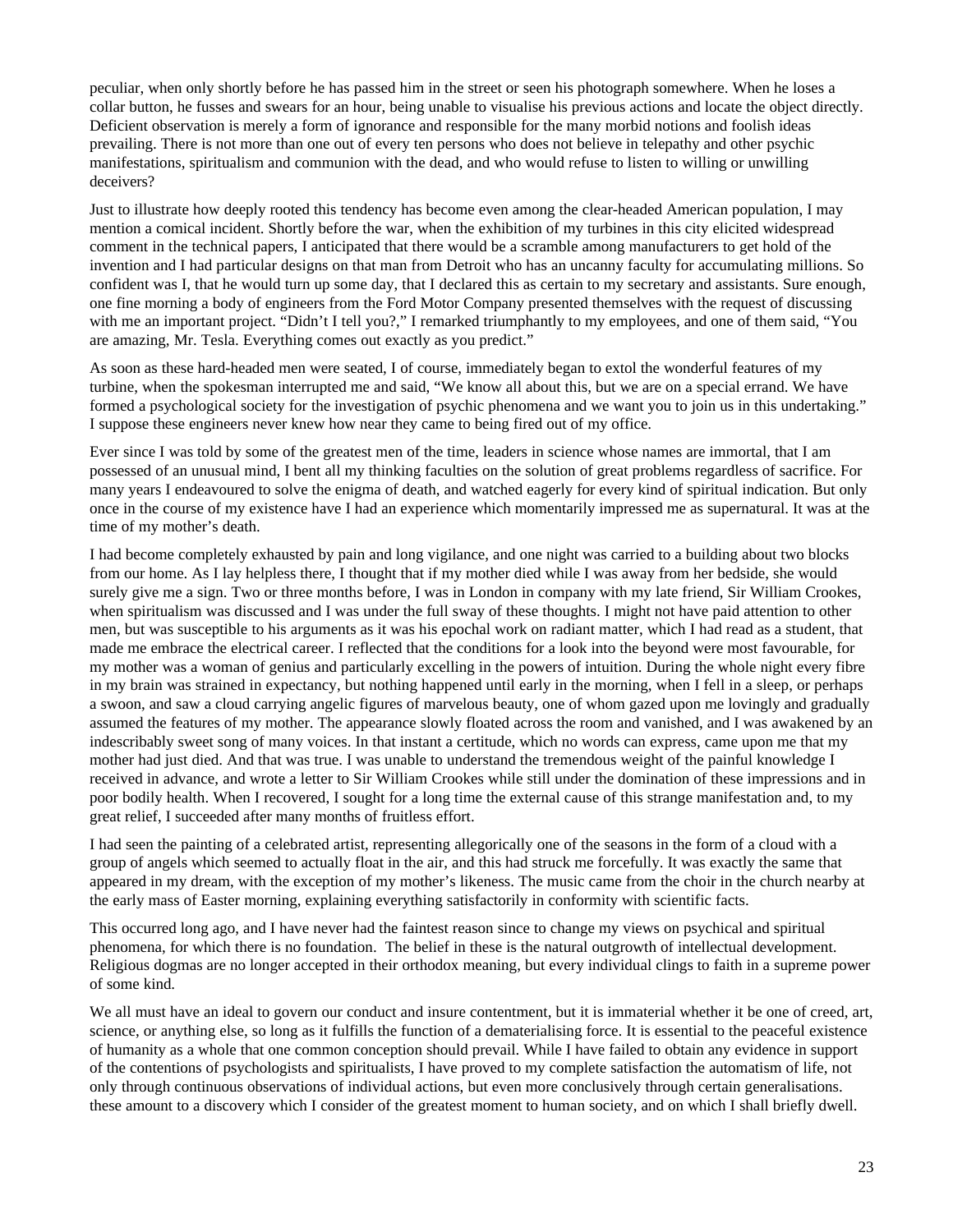I got the first inkling of this astonishing truth when I was still a very young man, but for many years I interpreted what I noted simply as coincidences. Namely, whenever either myself or a person to whom I was attached, or a cause to which I was devoted, was hurt by others in a particular way, which might be best popularly characterised as the most unfair imaginable, I experienced a singular and undefinable pain which, for the want of a better term, I have qualified as "cosmic" and shortly thereafter, and invariably, those who had inflicted it came to grief. After many such cases I confided this to a number of friends, who had the opportunity to convince themselves of the theory of which I have gradually formulated and which may be stated in the following few words: Our bodies are of similar construction and exposed to the same external forces. This results in likeness of response and concordance of the general activities on which all our social and other rules and laws are based. We are automata entirely controlled by the forces of the medium, being tossed about like corks on the surface of the water, but mistaking the resultant of the impulses from the outside for the free will. The movements and other actions we perform are always life preservative and though seemingly quite independent from one another, we are connected by invisible links. So long as the organism is in perfect order, it responds accurately to the agents that prompt it, but the moment that there is some derangement in any individual, his self-preservative power is impaired.

Everybody understands, of course, that if one becomes deaf, has his eyes weakened, or his limbs injured, the chances for his continued existence are lessened. But this is also true, and perhaps more so, of certain defects in the brain which drive the automaton, more or less, of that vital quality and cause it to rush into destruction. A very sensitive and observant being, with his highly developed mechanism all intact, and acting with precision in obedience to the changing conditions of the environment, is endowed with a transcending mechanical sense, enabling him to evade perils too subtle to be directly perceived. When he comes in contact with others whose controlling organs are radically faulty, that sense asserts itself and he feels the "cosmic" pain.

The truth of this has been borne out in hundreds of instances and I am inviting other students of nature to devote attention to this subject, believing that through combined systematic effort, results of incalculable value to the world will be attained. The idea of constructing an automaton, to bear out my theory, presented itself to me early, but I did not begin active work until 1895, when I started my wireless investigations. During the succeeding two or three years, a number of automatic mechanisms, to be actuated from a distance, were constructed by me and exhibited to visitors in my laboratory.

In 1896, however, I designed a complete machine capable of a multitude of operations, but the consummation of my labours was delayed until late in 1897.

This machine was illustrated and described in my article in the Century Magazine of June, 1900; and other periodicals of that time and when first shown in the beginning of 1898, it created a sensation such as no other invention of mine has ever produced. In November, 1898, a basic patent on the novel art was granted to me, but only after the Examiner-in-Chief had come to New York and witnessed the performance, for what I claimed seemed unbelievable. I remember that when later I called on an official in Washington, with a view of offering the invention to the Government, he burst out in laughter upon my telling him what I had accomplished. Nobody thought then that there was the faintest prospect of perfecting such a device. It is unfortunate that in this patent, following the advice of my attorneys, I indicated the control as being affected through the medium of a single circuit and a well-known form of detector, for the reason that I had not yet secured protection on my methods and apparatus for individualisation. As a matter of fact, my boats were controlled through the joint action of several circuits and interference of every kind was excluded.

Most generally, I employed receiving circuits in the form of loops, including condensers, because the discharges of my hightension transmitter ionised the air in the (laboratory) so that even a very small aerial would draw electricity from the surrounding atmosphere for hours.

Just to give an idea, I found, for instance, that a bulb twelve inches in diameter, highly exhausted, and with one single terminal to which a short wire was attached, would deliver well on to one thousand successive flashes before all charge of the air in the laboratory was neutralised. The loop form of receiver was not sensitive to such a disturbance and it is curious to note that it is becoming popular at this late date. In reality, it collects much less energy than the aerials or a long grounded wire, but it so happens that it does away with a number of defects inherent to the present wireless devices.

In demonstrating my invention before audiences, the visitors were requested to ask questions, however involved, and the automaton would answer them by signs. This was considered magic at the time, but was extremely simple, for it was myself who gave the replies by means of the device.

At the same period, another larger telautomatic boat was constructed, a photograph of which was shown in the October 1919 number of the Electrical Experimenter. It was controlled by loops, having several turns placed in the hull, which was made entirely water-tight and capable of submergence. The apparatus was similar to that used in the first with the exception of certain special features I introduced as, for example, incandescent lamps which afforded a visible evidence of the proper